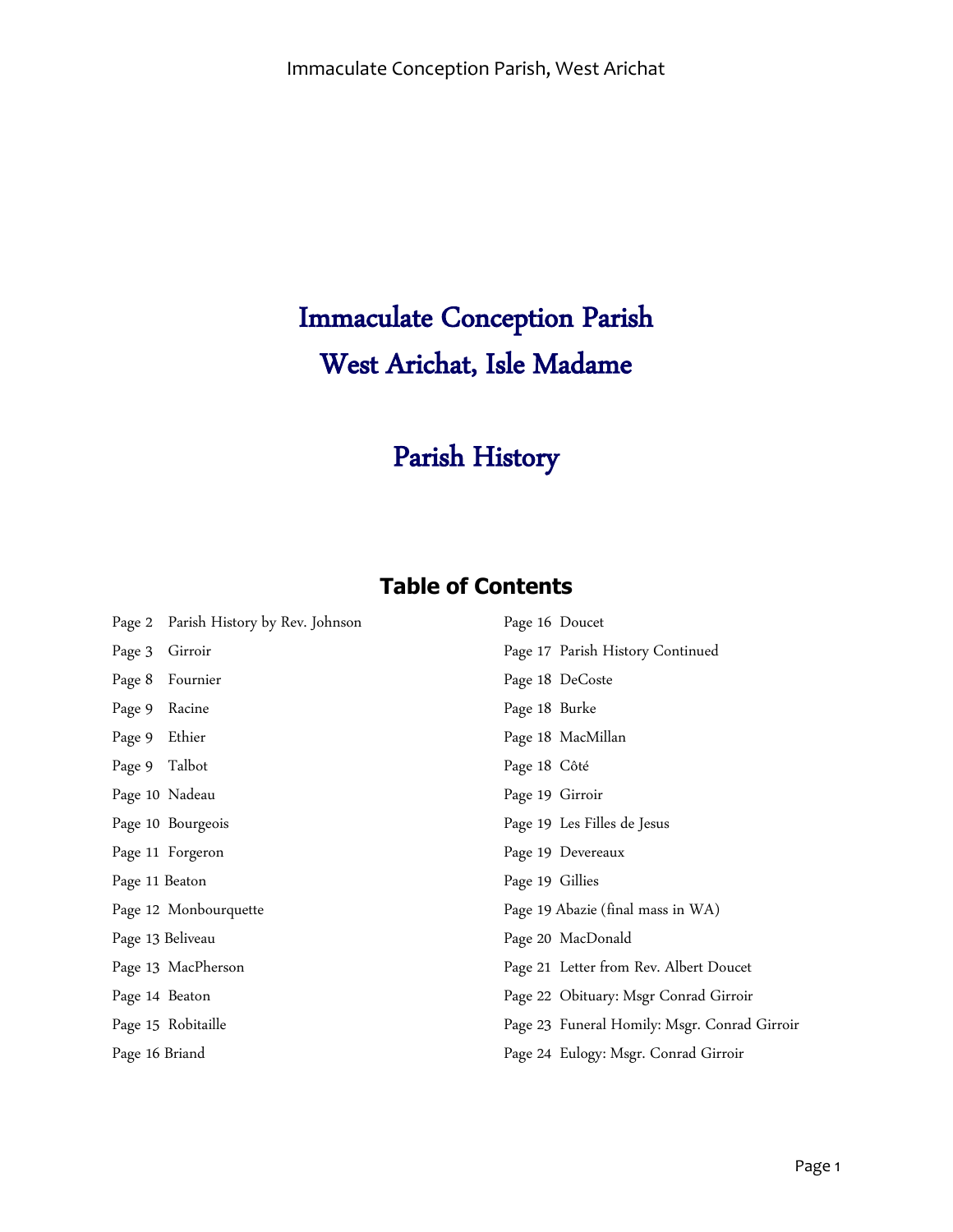#### IMMACULATE CONCEPTION PARISH West Arichat, Nova Scotia

#### By Rev. Angus Anthony Johnston Diocesan Historian, Antigonish, N.S.

Arichat is situated at the south of Isle Madame. The name is a corruption of the Micmac word "Ligsag" or "Niligsag", meaning Split Rock. Nearly four miles westward is West Arichat, whose Micmac name, "Ligsagatjitjg", means Little Split Rock. In English, West Arichat was known as Little Arichat until 1866, when the name was changed by an Act of Parliament to Acadiaville. Both names seem to have been used thereafter until the eighteen-eighties, when the name West Arichat began to appear. This second change was probably made because of confusion with the village of Acadiaville in Kent County, New Brunswick, whose Catholic parish was established in 1887.

Bishop Plessis of Quebec, visiting Isle Madame in 1812, wrote in his official diary:

In the language of the people the eastern part is called Grand Narichaque, and the western part Little Narichaque. It is inhabited by Acadians, and its settlement goes back only forty years.

If the bishop's statement is correct the date of settlement of Isle Madame would be about 1772.

The first priest who lived at West Arichat was Father Jean Baptiste Allain, a French émigré who had had to flee from St. Pierre and Miquelon to the Magdalene Islands in 1792. Afflicted with asthma, he came to live with his fellow émigré, Father Lejamtel, at Arichat in September 1798 and went to live in a "country house" at West Arichat, where he ministered spiritually to those who were able to come to him and also taught the children in as far as his health would permit him to do so. He returned to the Magdalene Islands in the summer of 1808. West Arichat remained an integral part of the parish of Arichat until 1863.

A civil census of "Little Arichat" taken in 1811 gives the number of heads of households as fifty. Twenty family names are listed and it is to be noted that the spelling given by the enumerator is not always that in use today. In the list, Boudrot is the name of 9 heads of households and LeBlanc of 7. Forgeron and Richard are listed 4 times, and Munier and Terrieau 3 times. The following six names are listed twice each: Boutin, Dugat, Forêt, Giroir, Landry, and Stapleton; and the remaining eight names appear each only once: Fougère, Jauffrêt, Le Jeune, Poirier, Roy, Sacalot, Samson and Vigniot.

"Old Timer", who has published interesting and informative articles; on Isle Madame in the "Richmond County Record", states in one of them that:

The parish of West Arichat is composed of the settlements of West Arichat, Port Royal, Martinique, and Janvrin's Harbour, the latter being settled mostly by people of English descent.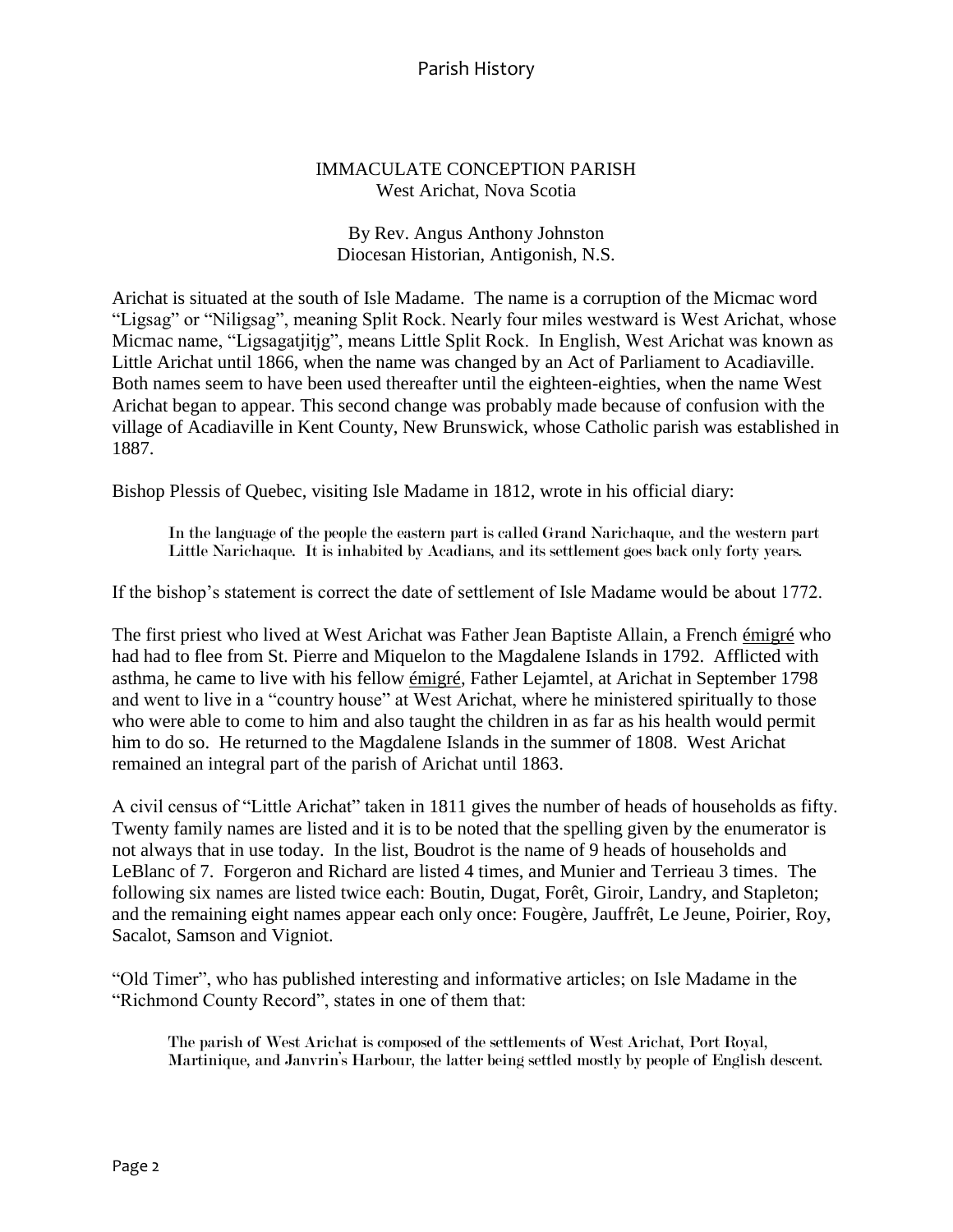#### Immaculate Conception Parish, West Arichat

Bishop Colin Francis MacKinnon, in his first pastoral letter, issued on 27 February 1852, the day of his consecration as second Bishop of Arichat wrote:

A diocesan seminary, even on a small scale, is among the first cares of a bishop consequently it will receive our earliest and most serious attention. According as our means will allow us, other institutions shall be founded for the education of the rising generation, to correspond with the requirements and progress of the age in which we live.

Six weeks later the bishop wrote to the Cardinal Prefect of the Propaganda in Rome and said:

In our whole Diocese there is not a single Catholic Grammar School outside the one established at St. Andrew's. {MacKinnon had established it himself in 1838, the year after he became pastor of that parish}. In addition to having to build churches and establish missions, it will be necessary to begin a seminary at once at Arichat. Then, to promote the education of the numerous youth of our parts, we shall have to found two establishments-one for the Christian Brothers and the other for the order of the Sisters of Charity. If these establishments are well conducted they will do much good. But we lack the means necessary for the realization of plans of such importance. We hope that God will move in our favour the hearts of those upon whom He has imposed the duty of distributing to the most needy the favours of his Divine Providence.

At the time Hubert Girroir, destined to attempt great things for the benefit of the Acadian people, was a seminarian in minor orders.

Bishop MacKinnon took up his residence at Arichat in May 1853. He there established the seminary two months later and the convent of the Congregation nuns in 1856, but he did not at once realize his project of bringing Christian Brothers to Arichat.

GIRROIR: The first native Acadian priest of the present Diocese of Antigonish became the first resident pastor of West Arichat. He was Father Hubert Girroir, who was born at Tracadie, N.S., in 1825 (just before the founding there of the Trappist Monastery of Petit Clairvaux). He was a student from 22 November 1841 to 22 November 1842 at St. Mary's College, Halifax, which had first opened its doors on 1 January 1840, and then for one year at Tracadie under its pastor, Father Louis Modeste Anssart (who was drowned while on a sick-call to Pomquet on 13 February 1844). Young Hubert went to Quebec in 1844 (when John Cameron went to Rome) and he spent nine years there, the first six in the Minor Seminary and the rest in the Major Seminary of Quebec. He was ordained in Quebec on 19 February 1853 and he served as assistant for six months at Levis, P.Q., and six months at the Cathedral of Arichat. He became rector of the Cathedral, under Bishop MacKinnon, in January 1854, when he was twenty-eight years and six months old.

Father Girroir was a zealous apostle for the spread of education among the Acadians of eastern Nova Scotia and he gladly seconded the educational endeavours of his bishop. Throughout his life he worked resolutely for the betterment of his fellow Acadians, trying to overcome great obstacles, which included not only a lack of facilities for the French instruction of boys but also a lamentable and discouraging apathy on the part of the people themselves in the matter of acquiring an education. He saw—and he told them—that without education they could never compete economically, socially or politically with their neighbours of other national descents, and that without education they could not hope to produce from their own ranks a sufficient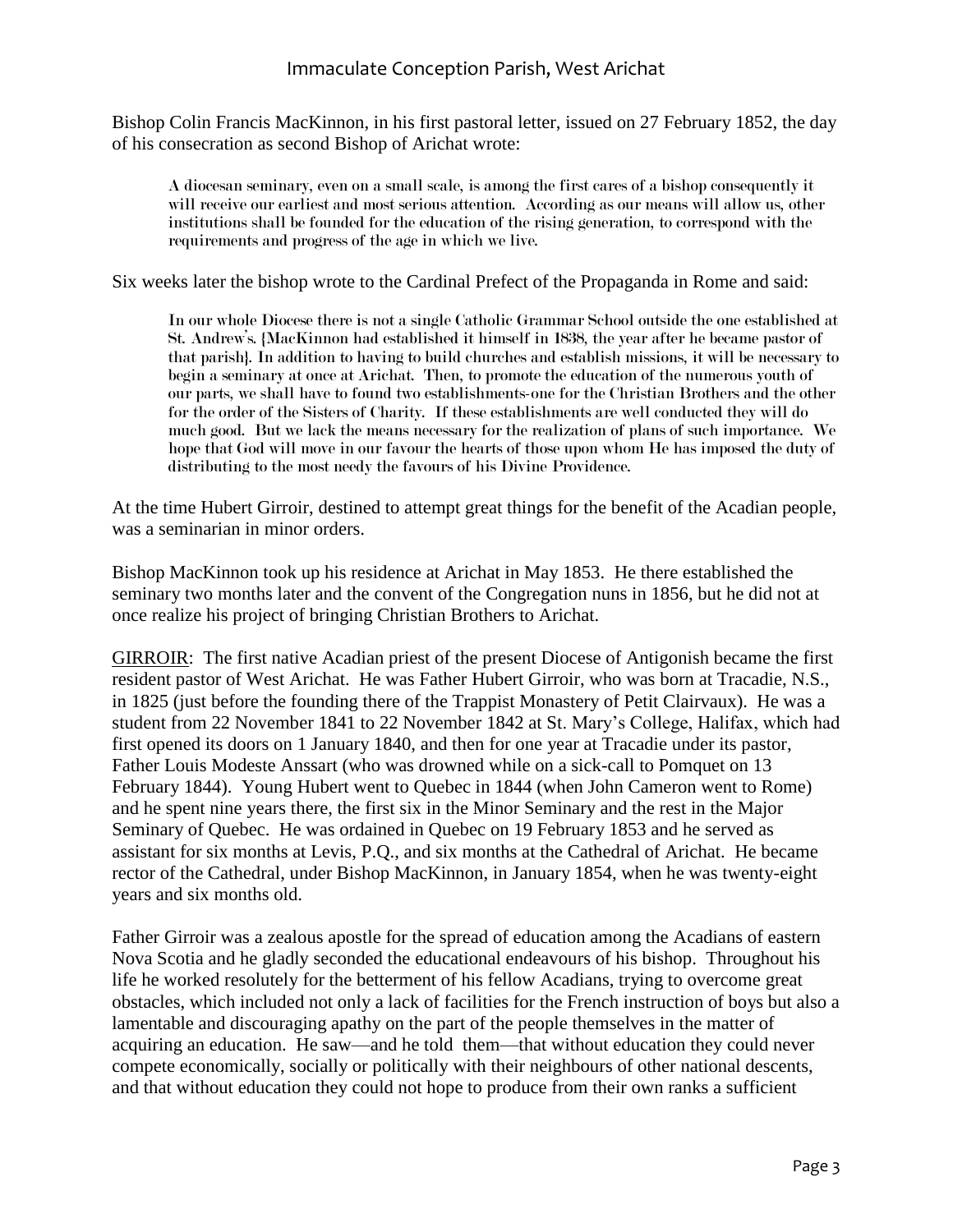supply of French-speaking priests or give to the Church within a reasonable time an Acadian bishop.

At Arichat Father Girroir was a father and friend to the Sisters of the Congregation of Notre Dame and it was mainly through his efforts that Les Frères des Écoles Chrétiennes came from Montreal to the parish to teach its boys. An Arichat news item dated June 14, 1857, said, "It is expected that very soon a Society of Christian Brothers will be established in this town." In July 1858 Bishop MacKinnon left Arichat and took up his residence in St. Francis Xavier College, Antigonish, of which institution he also acted as rector, succeeding Dr. John Cameron who, however, continued as pastor of the parish of Antigonish. At Arichat the bishop, in his reply to a farewell address, said that his sole motive for going to Antigonish then was his desire to promote more efficaciously the general good of religion. He said that a bishop's mitre, though studded with gems, was a crown of pains and labours, and he announced that, upon the cessation of the circumstances which were now calling him away, he was firmly resolved to return to Arichat, where he had spent a tranquil and happy cojourn of five years. He ended by alluding to Father Hubert as a pastor "who most deservedly had acquired your confidence and esteem."

The Brothers from Montreal began teaching the boys of Arichat Academy in 1860, and the provincial report of the Academy for that calendar year names Rev. H. Girroir as principal and four Brothers as professors. The bishop referred to the Brothers officially in a report he sent to Rome on 9 December 1861. In it he listed their school and the girls' school taught by the nuns, and he said:

These two institutions have fully attained the end we hoped for, namely, the Christian and civil education of the numerous youth, both boys and girls, of our epincopal see {Arichat}. The civil government contributes an annual grant towards the maintenance of this dual institution. These schools are under the direction of the bishop and the pastor of the town.

If this is a true statement of the bishop's opinion of the efforts of the Brothers and of Father Girroir at that time, he seems to have changed his opinion within the following year and a half; for, in a letter to the Prefect of the Propaganda dated 7 June 1863, the Bishop referred to "the abnormal condition of the Church in the town of Arichat" and he said also:

…we need only commit the principal charge of that parish to another prudent priest as pastor. With this simple remedy, we have every reason to hope that the peace and progress of religion in the town of Arichat will be adequately provided for.

There is no documentation to show what justification the bishop had for his derogatory statement about the Arichat parish, nor is there any written indication that he had begun so early to succumb (as he finally did) to the heavy burdens of his episcopal task. An article in the weekly newspaper, THE CASKET, of July 30, 1863, describes the excellent showing made by the girls and the boys of the two Arichat schools under the direction respectively of the Congregation nuns and the Brothers of the Christian Schools; and it goes on to say:

Already there is a branch establishment, another new convent, lately completed at Little Arichat, where schools for the female youth of the place are now open and in full operation, conducted by some of the ladies from the nunnery of Big Arichat. A large church is also, I believe, to be immediately commenced there, together with schools to be conducted by the Christian Brothers, as at Big Arichat, and the carrying out of all these contemplated and most needed works is, I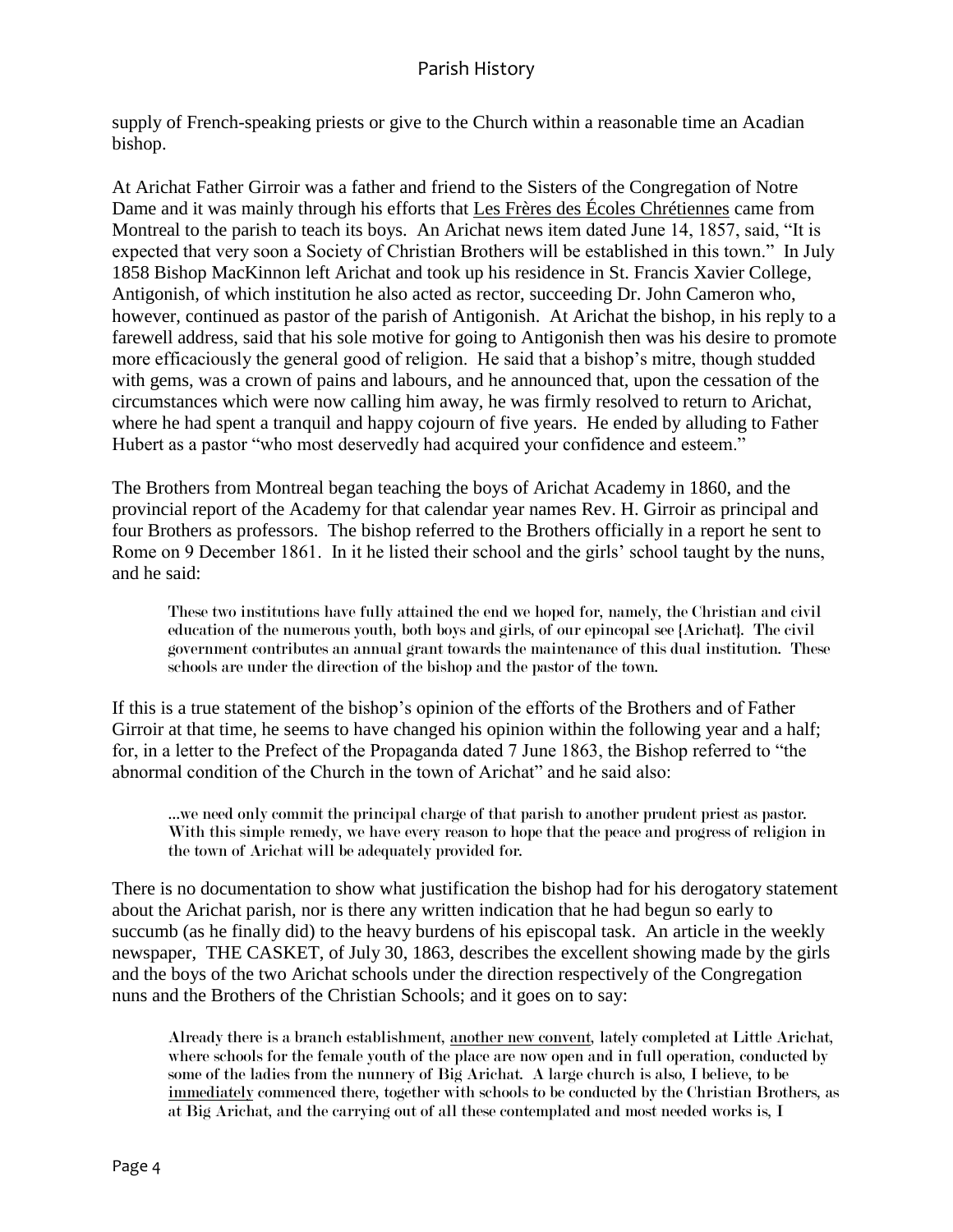#### Immaculate Conception Parish, West Arichat

understand, to be entrusted by His Lordship the Bishop to the management of the good Father Gerroir (aic) who, judging from his past wonderful efforts in forwarding similar works before at Big Arichat, will, with God's help, bring them to a successful termination.

Little Arichat was one of the many places in which Bishop MacKinnon wanted to get a school established. In March 1854 he assembled the leading men to that village, pointed out to them the disadvantages under which they were labouring through the lack of adequate education, and urged them to set up a school. They immediately appointed a committee who soon obtained a subscription of 110 12s 6d, with some of the seafaring men subscribing from ten to twelve pounds each. The committee planned the erection of a schoolhouse which was to be 30 feet long by 25 wide and 14 feet post, and they hoped to have the establishment ready to receive teacher and pupils by the first of September of that year. There is no reason to doubt the completion of the project, but we have no record yet at hand to prove the fact.

In 1862, evidently under the direction of Father Girroir of Arichat, the people of Little Arichat built a school building which was to be used as a convent. The next year (1863) the Congregation nuns came to teach in the new building, the first teachers being Sister Sainte-Mélanie and Sister Saint-Romuald. The convent annals say:

The convent land belonged to the Bishop. Since the house was a public school, it belonged to the school section, but the nuns were to have its use as long as they worked in the parish. All the furniture belonged to the nuns, and the two persons who worked hardest to procure it for them were Madame Desire Leblanc and Madame Forest.

The first experience of the two Sisters in Little Arichat was the discovery that their house was haunted. Each night the residence became alive with the clanking of chains and the sound of deep groans. One winter midnight the noise reached a climax. Suddenly, one of the Sisters saw a ghostly figure bending over her companion's bed. Terrified, they dashed out of the house barefoot and in night attire, and made their way to their nearest neighbour, Madame Leblanc. The following day the Sisters' habits were fetched in a basket by Madame's servant-girl. The house was abandoned and eventually torn down, for no one would either rent it or buy it.

"Old Timer", from one of whose articles in the "Richmond County Record" we have already quoted, says:

It is presumed that the first church was located on the site of the present Knights of Columbus Hall, as it is known that this building was used first as a church and later as a combined convent and private school. Similarly the location of the first presbytery…is presumed to have been on the site of the present one…

In 1911 Miss Sabine Rose Le Blanc, teacher (later Mrs. J.H. Poirier), wrote:

In 1862, …the Convent which is today the public school, was built by the parishioners and the upper story was dedicated for their religious services until the required means could be procured to erect a suitable building; the lower story was occupied as an educational institution by those Reverend Mother…the Brothers of the Christian Schools came, but remained only three years, teaching, at first, where Captain W.E. Le Blanc now lives and then below the hill at Mr. Mouchet's. (now my home)

In the summer of 1863 Dr. John Cameron was transferred from Antigonish to Arichat and Father Girroir became the first resident pastor of Little Arichat. The change took effect on 3 August,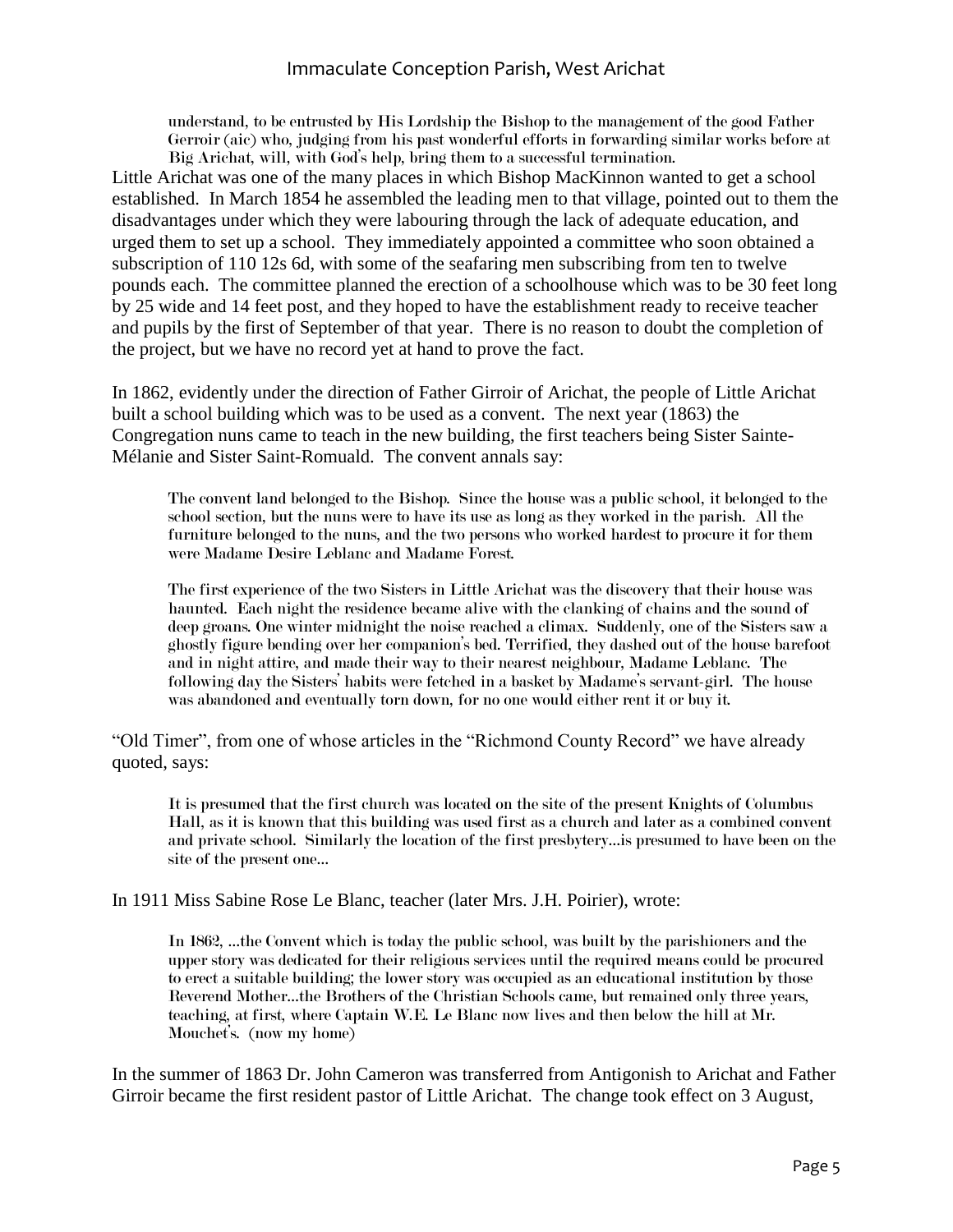which is therefore the anniversary date of the present parish of West Arichat. The titular saint of the new parish was St. Hubert, eighth century founder and bishop of the city of Liège, Belgium. The choosing, or granting, of the name by Bishop MacKinnon was probably a gesture of goodwill, or palliation, towards the new pastor. But Father Hubert derived little comfort from the intended compliment, and his keen disappointment seems to be reflected in the statement which his close friend, Senator Pascal Poirier, wrote in later years: "He was violently banished to Acadiaville, a little parish not yet organized," The official records of Les Frères des Ecoles Chrétiennes, in Montreal, contain the following paragraph:

Arichat (\*1860-66). The Arichat community, made up of three members, was the first to be opened in the Maritime Provinces. It lasted only six years, and its superiors were Brothers Austin and Leo. Because the Brother's would not agree to undergo the official examinations, the school passed into the charge of secular masters in 1866.

The Roman documents on the case show that the Brothers' dissatisfaction came to a head with the passing of Tupper's "Free Schools" acct in 1864, which stipulated among other things that the headmaster of a school must be a teacher duly qualified, through written and oral examinations, to teach in Nova Scotia. Because none of the Brothers was so qualified, they had to teach from 1864 onward under a lay headmaster (who received a provincial salary of \$600). In the autumn of 1865 they notified the Arichat rector, Doctor Cameron, that they could not continue to teach under a master who was not a member of their religious institute. Bishop MacKinnon then wrote on behalf of the school to the superior general of the Brothers, in Montreal; but the answer he received was that the rule of the institute prohibited the Brothers from teaching Latin and Greek, and that the bishop must either forgo the government grant of money or lose the services of all the Brothers. The Protestants of Isle Madame, in a petition to the government, stated that they were ready to meet the statutory requirements and to take over the Academy. The bishop was unwilling to deprive his Catholic children of the advantages the school was depriving them, and he regretfully allowed the Brothers to depart.

The details of the case are stated in a similar way in letters of Father Girroir filed in the Public Archives of Nova Scotia. The priest's ardent zeal for the progress of his people commands the admiration of all dispassionate readers and evokes a regret that his efforts were rendered ineffectual by an absence of the spirit of full co-operation which one naturally expects to see existing between a bishop and his priests. Father Girroir, in his letters to the Nova-Scotian Premier, Charles Tupper, states that the Brothers were qualified under Quebec laws and he asked that they be given an equivalent recognition in Nova Scotia with the necessity of undergoing public oral examinations (which had to be answered in the English language.) His letter of March 12, 1866, to the Premier ends with the pathetic paragraph:

It seems to me that there is a fatality attached to the Acadian race; for since thirteen years that I have been in public life, I have worked like a man at my post, beggared myself for the education of the country, and, the moment that matters were assuming a fair state of existence, here comes a death blow that blasts all my anticipations.

It seems that, whenever an Acadian community is on the point of taking a position among others, there must be something to thwart the efforts of many years. God help us! Nevertheless, my confidence in you, Hon. Sir, will come to our rescue by granting us what we justly expect.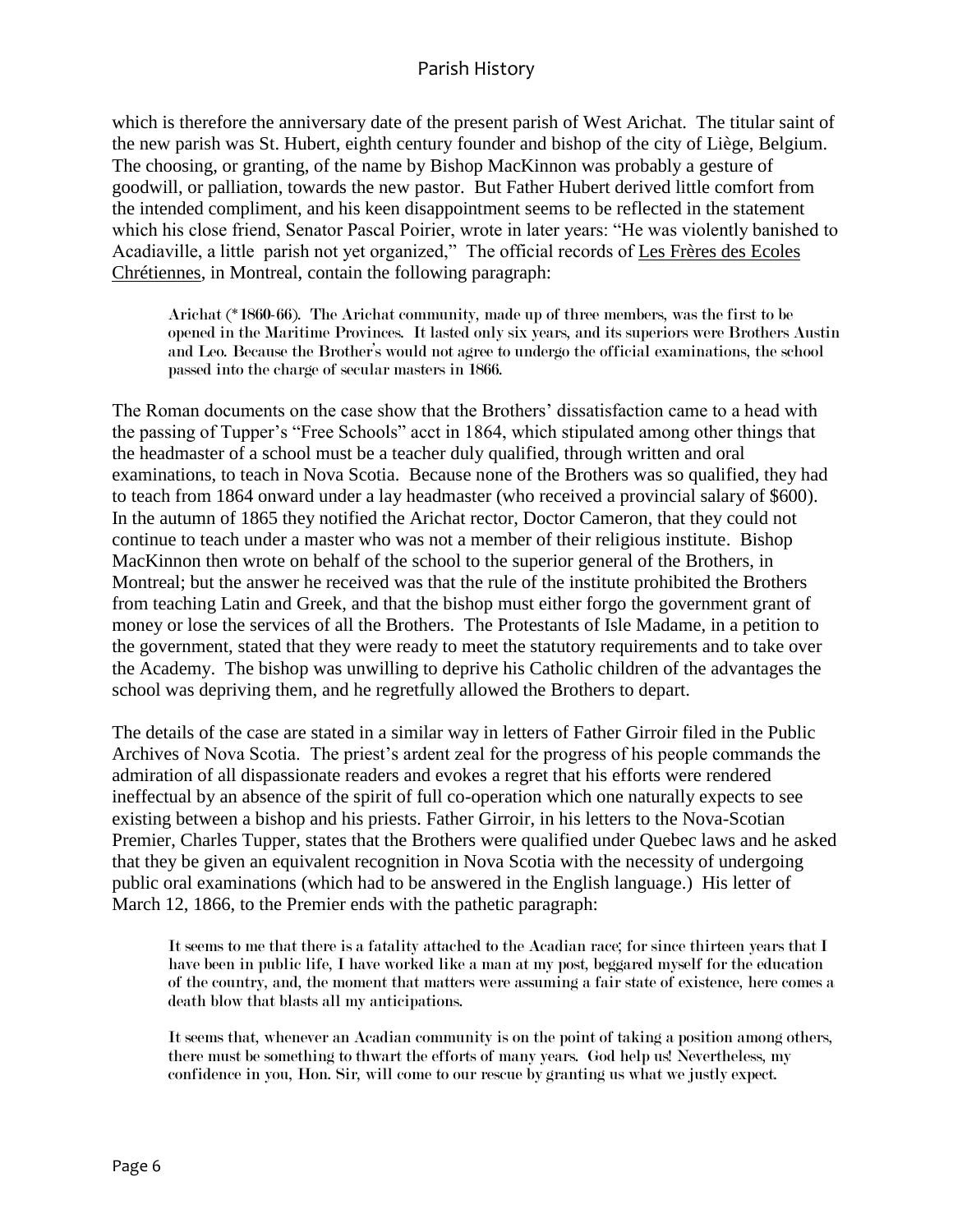As mentioned above, 1866 was the year in which the place-name Little Arichat was changed by law to Acadiaville. With the bishop's consent, three of the Brothers from Arichat remained at Acadiaville, under the protection of Father Girroir, who wanted to force his parishioners to send their sons to the Brothers' school. Unfortunately, not all of the parents were willing to do so. Those who lived in the district called Big Brook formed a section according to the civil law and established a school distinct from that of the Brothers. They soon were at open war with their pastor and the Brothers of Acadiaville.

Bishop MacKinnon visited the parish of Acadiaville in the summer of 1866 and was at once approached by delegates of the contending factions. He found that the pastor, after three years, had no other church than the garret of the Sisters' convent. He also found that the parish was burdened with a debt of 500 sterling. Lastly he found the parish to be divided into two groups, one of which was determined to build a large house to serve as a school for the Brothers. The pastor was at the head of this group. The other group wanted first to begin the building of a parish church. The bishop and Dr. John Cameron (who had been appointed vicar general in 1865 but was still rector of Arichat) decided the question in favour of the second group, and the bishop instructed the pastor to make preparations for the erection of the new church for the parish, and to be satisfied for the present with the schoolhouse which the Brothers already had. The Bishop also selected the site where the new church was to be built, and bought with his own money a piece of land in the vicinity of the church to be used as a cemetery. Finally he donated to the parish the sum of 24 15s 5d, which was the amount contributed by the Acadiaville parishioners to the Society for the Propagation of the Faith during the winter of 1865-66. The pastor promised to carry out the bishop's instructions.

The Brothers believed they were being persecuted and in this idea they were seconded by the pastor and the group of parishioners who supported him. The people of Big Brook remained loyal to the bishop. Disputes and quarrels grew between the opposing groups and the matter was bitterly discussed, both outside and inside the temporary parish church. Despite the bishop's veto a large house arose, destined to be the Brothers' school.

Seeking to establish peace and harmony, the bishop offered Father Girroir a choice of two other parishes, notifying him at the same time that on Sunday, 2 June 1867, he was to be replaced as pastor of Acadiaville by a priest who was also of French descent. Father Girrior was so disappointed and incensed by the bishop's notification that he appealed to the judgment of the Most Reverend Thomas L. Connolly, Archbishop of Halifax. On Ascension Day (30 May that year) he preached against the bishop and the bishop's supporters, and he presided over a meeting at which the people present resolved not to accept any priest but him as their pastor and to keep the garret-church and the parish house closed until a favourable decision of the case should be received by them from Rome. The new pastor (whose name is not mentioned in the documents) arrived on the appointed day but found the parish buildings closed against him. At the same time, Father Girroir, together with the Brothers, set out for Halifax whether he had been invited by Archbishop Connolly.

The foregoing statement of the case is taken from the official reports sent in to the Prefect of the Propaganda, Rome, by Bishop MacKinnon and by his vicar general, Doctor Cameron. It does not agree in all details with the versions given by those who have written, after many years, in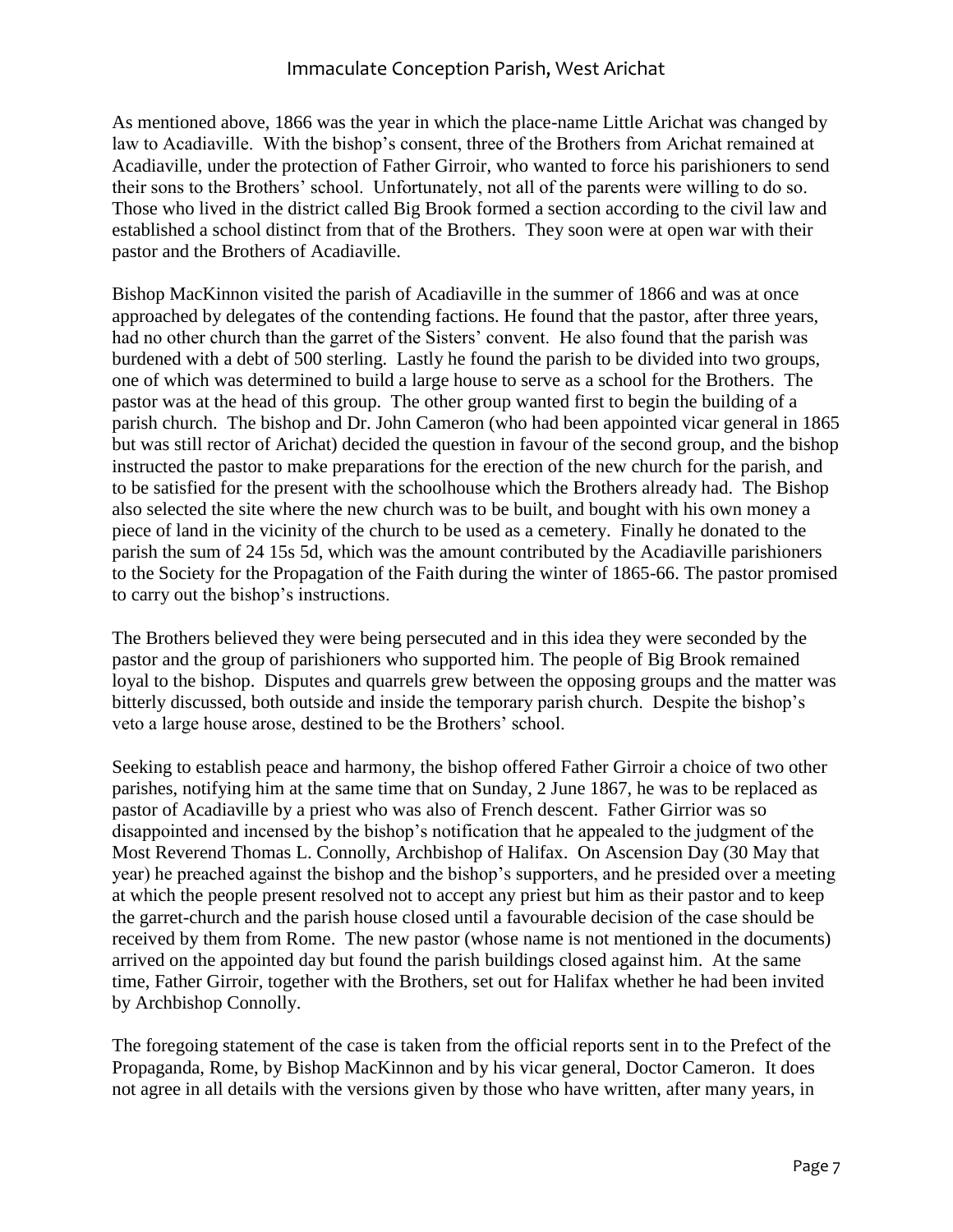support of Father Girroir and his zealous efforts on behalf of the preservation of the French language in Nova Scotia. One such author—who renamed the pastor "Giroir (Girouard)"—told of the setting up of the Brothers' school at Arichat and continued:

The English (-speaking people) of eastern Nova Scotia were alarmed at this dangerous threat and appealed to Monsignor MacKinnon, Bishop of Arichat; in 1863, they obtained the closing of the school and the removal of Father Giroir, who went to take charge of a mission "in the backwoods", the future parish of Acadiaville (West Arichat). With the pastor of Arichat gone, his proteges, the Brothers of the Christian Schools, left also, and the Canso district saw itself freed from the threat of French education.

The historical sketch of West Arichat written by Miss Sabine Rose LeBlanc in 1911 and already quoted above contains the following further details:

A few young men left with them to consecrate themselves as Brothers of that Mission founded by the glorious St. John Baptist de la Salle. The Christian Brothers having left, the boys had to continue their work with Mr. Boyle, not being allowed to attend the Convent school. Before long, the public school-house was burnt, and in order to continue the boys' classes a building was bought by the section and placed on a lot of land a few yards east of the church.

By way of parenthesis it may here be recorded that the Brothers, at the invitation of Archbishop Connolly, taught in Halifax, in various public schools, until 29 April 1876, when their superior general recalled them to Montreal; and that Father Girroir, after a short period of dissatisfaction, renewed his generous loyalty to his bishop and gave valuable service to the diocese, as pastor first of Cheticamp and later of Havre Boucher. The nobility and true Catholic spirit of the priest can be judged from the following excerpt of a letter written in 1865 to the Cardinal Prefect of the Propaganda in which Father Girroir generously recommended for the mitre the priest, Doctor Cameron, who had supplanted him, only two years before, as rector of Arichat:

In all that concerns the Catholic religion, I always want to see a bishop or a priest who is a Roman Catholic before being an Irishman, or Scot, or Frenchman. We are not Irish Catholics, or Scottish Catholics, or French Catholics, but Roman Catholics, and we look upon Pius IX as our common father. That is what I understand by being a real Catholic. Away with gallicism and other isms, except real Catholicism established today on the rock represented by the immortal Pius IX.

Father Anselme Chiasson, Capuchin, in his "Chéticamp, Histoire et Traditions Acadiennes", pp. 141-142, has given a fine appreciation of Father Girroir.

For a few months after Father Girroir's departure the Acadiaville church (which was still the upper story of the convent) remained locked, but Father Magloire Turcotte ministered to the people, at least in emergencies, from about the first of August until the middle of October 1867, when he went to River Bourgeois. He was born in the Province of Quebec and was not an Acadian. He had served in many dioceses before coming to Cape Breton.

2. FOURNIER: The second resident pastor of St. Hubert's Parish, Acadiaville, was Father Louis Romuald Fournier. Born at Vaudreuil, P.Q., in 1828, he was ordained in 1852 and served eleven years and a half in his native province. He became pastor of Margaree 4 December 1863 and of Cheticamp in June 1866, where he remained until 15 October 1867. He then became pastor of Acadiaville. In 1911 Miss Sabine Rose wrote of him: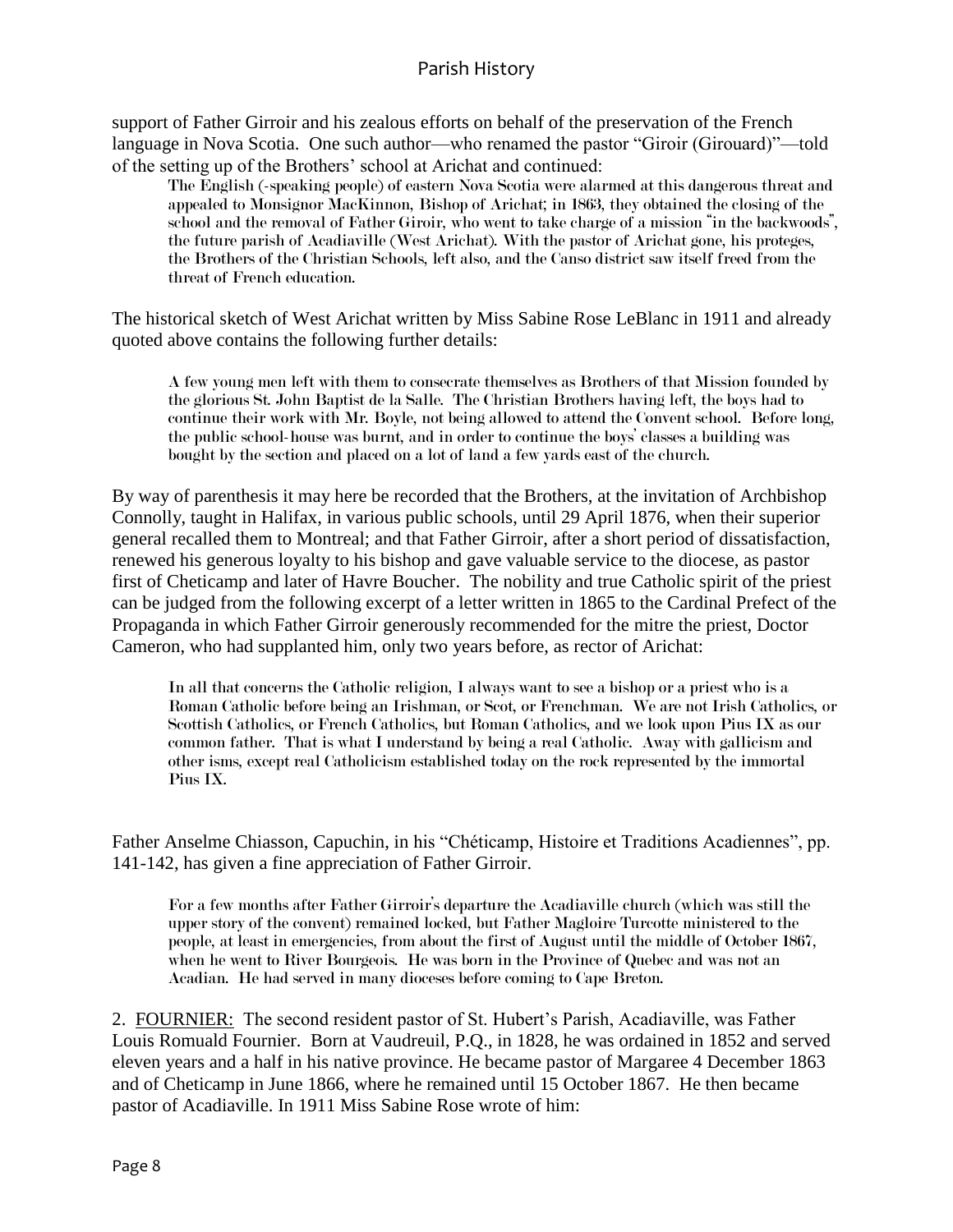A story goes today among the old parishioners of West Arichat that one day this good curate climbed up the pulpit and impressively declared to his attentive listeners that, if the sacrifice of his own life could remove the trouble between the people and the authorities of the church, we would be perfectly satisfied to die in a month's time. A few days later he took sick and, exactly thirty days after he had preached to the people, he expired, and miraculously, a settlement followed which has been maintained ever since. Reverend John Cameron, then coadjutor to Bishop MacKinnon, publicly declared this event as a miracle, and expressed his opinion of the saintliness of the late Reverend Fournier whose remains were brought to Arichat and laid to rest under the Cathedral.

**3.** RACINE: Father Fournier died at Acadiaville on 10 April 1870, which in that year was Palm Sunday, and was buried at Arichat. He was succeeded at Acadiaville by another priest from the Province of Quebec, Father Joseph Samuel Racine, who was ordained on 16 June 1867 and was a professor on the staff of St. Thérèse College before coming to Arichat as assistant in September 1869. He was pastor of St. Hubert's Parish, Acadiaville, for only eight months, but under his guidance lumber was bought and the site prepared for the erection of the first parish church. In the winter he contracted a severe malady which caused his death and he was buried on the site where the church was to be built. A mural tablet in Immaculate Conception Church bears the following inscription:

Rev. Joseph Samuell Racine, aged 27 years, 6 months, 3 days Ordained 16 June 1867 Died 23 January 1871

4. ETHIER: The fourth resident pastor of St. Hubert's Parish, Acadiaville, was another priest from the Province of Quebec, Father Joseph Etienne Ethier. He was ordained in Montreal on 4 August 1867 and was a fellow professor with Father Fournier on the staff of St. Thérèse College before coming to Cape Breton. He became pastor of Acadiaville in April 1871 and remained in charge of the parish for seven years and seven months, the longest pastorate in the parish in the nineteenth century. It was during his pastorate that the present church was built. It was also during his pastorate that the first native of the parish was raised to the priest. The new priest was Father Pierre Forgeron, son of Constant Forgeron and Victoria LeBlanc. He was born 9 December 1846, studied at St. Francis Xavier University, Antigonish, and the Seminary of Quebec, and was ordained on 26 July 1874. He was the seventh native Acadian to be ordained for the diocese. Father Ethier's last record in the registers of Acadiaville parish is dated 19 November 1878, after which he was pastor of L'Ardoise until the end of October 1883. (There for four years, as we shall see, he taught and guided the young Amable Monbourquette). He returned to the diocese of Montreal on 19 November 1883 after having given thirteen and a half of faithful service to the diocese of Arichat. We shall have occasion later to mention his death.

Three diocesan events of importance occurred about this time. Bishop Cameron succeeded Bishop MacKinnon in charge of the diocese in 1877, moved from Arichat to Antigonish in 1880 and had the name of the diocese changed by Rome to the Diocese of Antigonish in 1886.

5. TALBOT: Father Guillaume (or William) Talbot succeeded Father Ethier as pastor of Acadiaville. He too was a native of Quebec province and had there practiced law for many years. He was tonsured by Bishop Langevin at Rimouski on 12 June 1877 and was ordained priest on some date within the next seventeen months. He became the fifth resident pastor of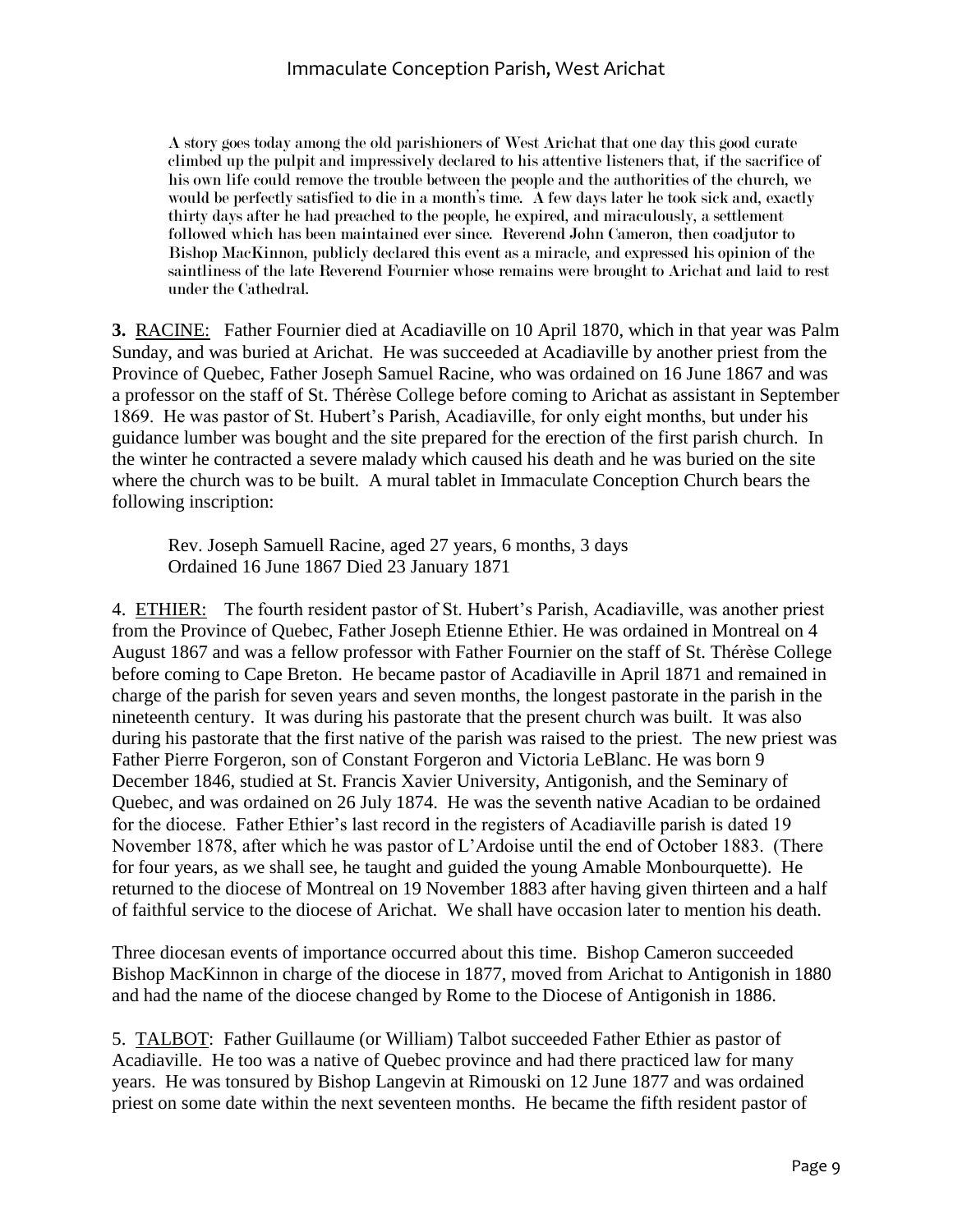Acadiaville on 27 November 1878 and was then in the fifty-sixth year of his age. In the oldest extant register of the parish he wrote (in French):

The church was solemnly blessed by His Lordship Monsignor John Cameron, Bishop of the Diocese, under the title of the Immaculate Conception of the Most Blessed Virgin Mary, on Quinquagesima Sunday of 1880, in the presence of the Reverend James M. Quinan, the Reverend Dr. Joseph S. Quinan and me, the present pastor. The register of this parish of Acadiaville (West Arichat) was burned…in a fire which destroyed the presbytery and its contents on the first of January 1881.

Quinquagesima in 1880, the day the church was blessed, fell on 8 February. Father Talbot's last entry in the parish registrar is dated 6 May 1882. On 15 June of that year he joined the Trappists in Petit Clairvaux Monastery at Monastery, N.S., and was given the religious name Father Joseph.

6. NADEAU: Immaculate Conception Parish was served for five months from Arichat by Father James M. Quinan, until the arrival of the sixth resident pastor, Father Louis Ernest Nadeau. He was born at Riviere du Loup, P.Q., on 21 December 1850, was educated at Quebec and was ordained there on 25 March 1876 by Archbishop Taschereau (who later became the first Canadian Cardinal). Father Nadeau was assistant in St. Roch Parish, Quebec, for six years, and became pastor of Immaculate Conception Parish, Acadiaville, on 1 October 1882. During the four years of his pastorate he built the globe house (or presbytery) and repaired the church. In the year 1884 he and his parishioners mourned the deaths of three of the former pastors. Father Hubert Girroir, the first pastor, died at Havre Boucher on 25 January 1884 and was buried in that parish. Father Ethier and his immediate successor, Father Talbot, died on the same day, 6 August 1884. Father Ethier was accidentally drowned at Valleyfield, P.Q., and Father Talbot, who had become Father Joseph, O.C.R., died in Petit Clairvaux Monastery. (Another singular coincidence is the fact the Father Nadeau himself and another later pastor of West Arichat died just fifty years later—in 1934). The annals of the Acadiaville convent contain the following paragraph:

In 1886 the house was greatly in need of repairs, but where was the necessary money to be found. With no resources of their own, and not wishing to make an appeal to the people who were already poor, our Sisters were on the point of leaving. But the pastor, Father L.F.E. Nadeau, who understood the real value of the education that was being given to his children, appealed to his parishioners and the sum of \$1300 was granted to pay for the most urgent repairs.

Father Nadeau himself Acadiaville on 20 September 1886 and returned to the city of Quebec, where he spent the rest of his long life as an outstanding educationalist, in the Minor and Major Seminaries and in the University of Laval. (The present writer knew him there, from 1920 to 1924, as an aging gentleman of distinguished bearing who was kind to all students, particularly to the younger ones).

7. BOURGEOIS: Within the next four months Immaculate Conception Parish had two successive pastors, both of whom were Acadians. The former was Father Phileas Frederic Bourgeois, M.A., who was born at Memramcook, New Brunswick, 17 November 1885, took his vows as a member of the Congregation of the Holy Cross in 1877 and was ordained at Moncton 25 September 1879. He was a college professor for three years and during that time, in 1881, he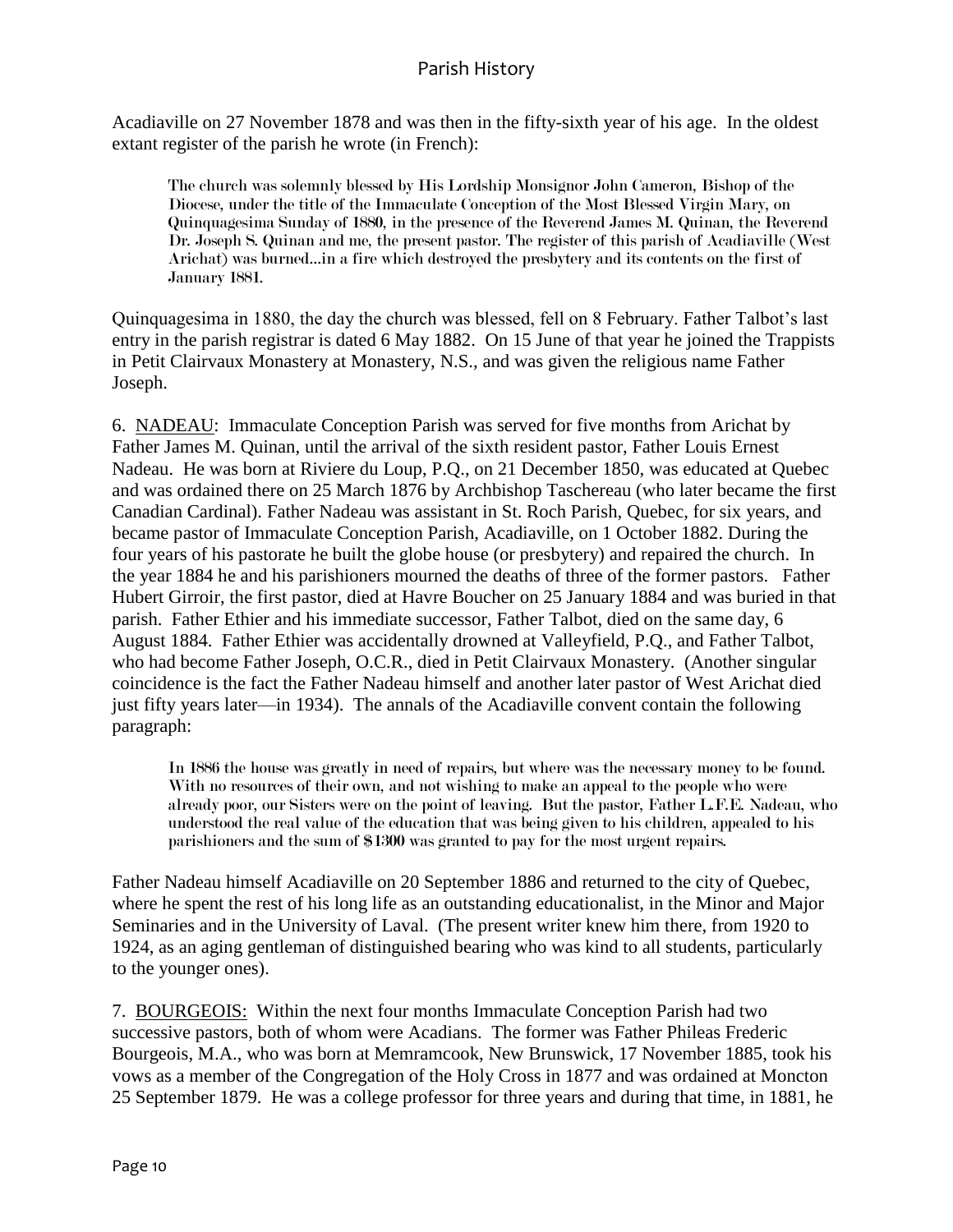#### Immaculate Conception Parish, West Arichat

also obtained a Master's degree in Arts from Laval University, Quebec. From 1882 to 1890 he did parish work in Nova Scotia, and then returned to his religious congregation, in which he wrote and published many pedagogical and historical works in French. He died at Memramcock 3 April 1913. Father Bourgeois had charge of Mainadieu for three years before coming to Acadiaville, where he was resident pastor for scarcely two months, his records in the register extending only from 8 October to 21 November 1886. From Acadiaville he went to Havre Boucher.

8. FORGERON: The first native of Isle Madame to become pastor of Immaculate Conception Parish was Father Pierre Forgeron, who, as we have seen, was also a native of the parish. After his ordination in 1874 he gave pastoral service at Margaree, Ingonish, and Havre Boucher, being succeeded in the last-named parish by Father Bourgeois. Father Forgeron's records in the Acadiaville register begin on 1 December 1886 and end on 31 December 1887. His last assignment was at Bridgeport, where he died on 21 December 1892. He was buried in the old cemetery at Dominion, which was then part of the Bridgeport parish. He was well versed in church music and trained several choirs.

After the departure of Father Forgeron there was an interregnum of four or five months during which time Father James M. Quinan of Arichat and his assistant, Father Cleomene Lafont, ministered to the spiritual wants of the people, and the Acadiaville nuns went every Friday afternoon to Arichat for their weekly confession, Sunday Mass and other exercises of piety. On Monday mornings they returned to Acadiaville. During that period Father Quinan and the pastor of Descousse, Dr. Angus Chishol, instructed thirty-two Acadiaville children and admitted them to their First Holy Communion.

We have already noticed the gradual introduction of the place-name West Arichat, so we shall, for the sake of consistency use that name from this point on in our narration.

9. BEATON: The ninth resident pastor of Immaculate Conception Parish, West Arichat, was Father Alexander Beaton, a Cape Breton priest of Scottish descent who spoke the three principal languages then used in the diocese of Antigonish. There seems to have been a mutual respect and love between him and the West Arichat People if one can draw such a conclusion from the fact that he was pastor there twice. He was born at South West Mabou 8 December 1856, and made his college course at St. Francis Xavier University, Antigonish, but taught school before graduating in 1884. He studied theology at the Sulpician Grand Seminary of Montreal and was ordained in Petit Clairvaux Monastery, Monastery, N.S., by Bishop John Cameron 29 June 1887. He was pastor of Immaculate Conception Parish, West Arichat, the first time from 1 August 1887 to 15 October 1889. When he had been there only six months he became an involuntary participant in an event recalling the medieval right of sanctuary. We shall give here a newspaper account, quoting it verbatim but with fictitious names instead of the real ones. The news item was sent in from Arichat on 16 January 1888 and it reads:

Police Constable Robert Peel went to West Arichat yesterday to arrest under a warrant Jean Valjean for assaulting and beating a constable. He found his man in the church and at the close of divine worship proceeded to arrest him. Valjean resisted and a number of the congregation came to his rescue and beat the constable off, chasing him from the church and belabouring him with sticks. The constable found refuge in the Glebe House, while the crowd remained outside,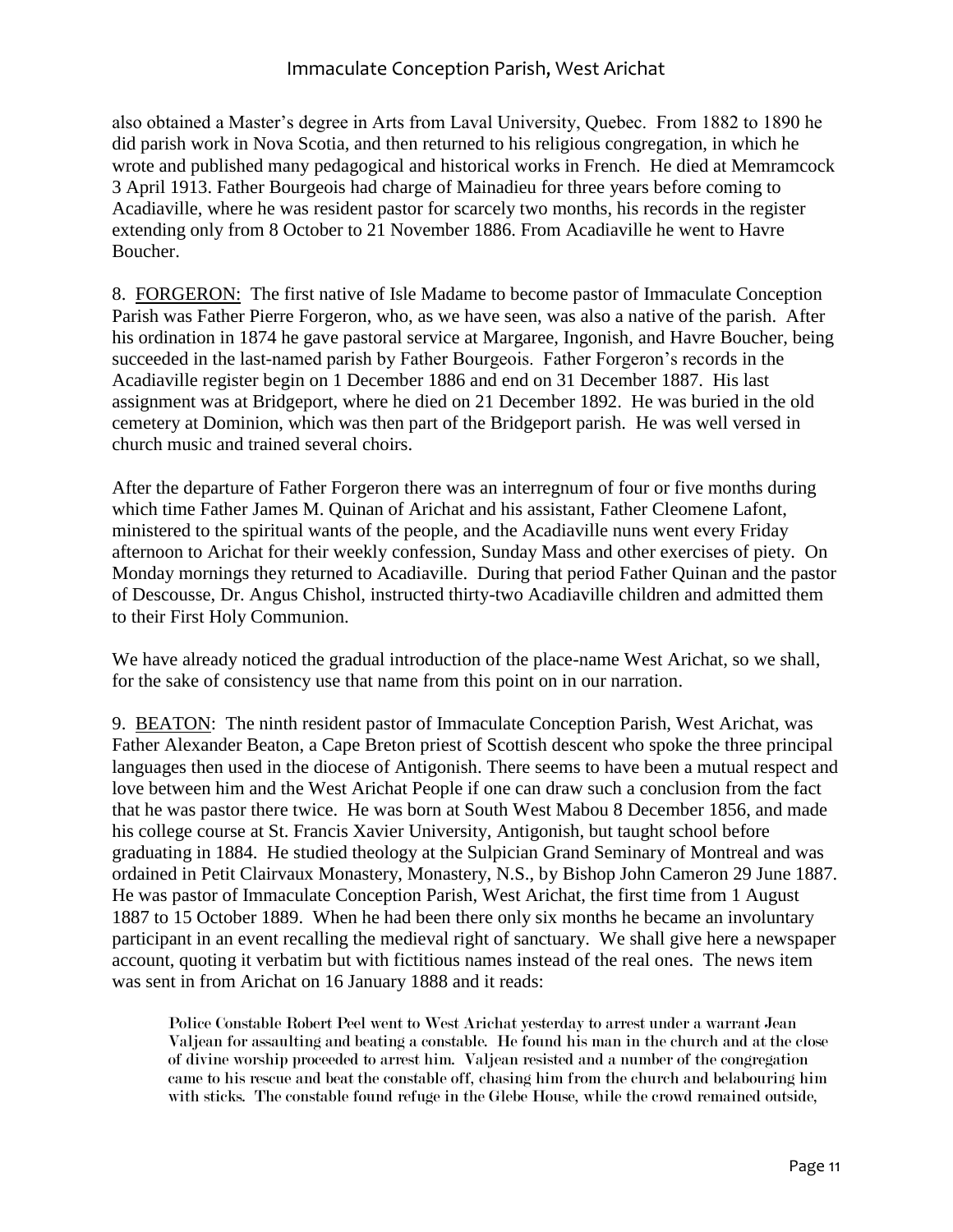threatening and demanding of the priest that he be given up to them. The priest refused to surrender him and after a while the constable effected a safe retreat. This morning a warrant was issued for the arrest of twelve of the culprits, and three have thus far been secured and lodged in jail. The affair created a great deal of excitement here and at West Arichat.

It will be noticed that the account twice refers to the village as West Arichat. In October 1889 Father Beaton went as pastor to Havre Boucher, where he succeeded Father Bourgeois. It is interesting to note that, between 1875 and 1895, the four priests who were pastors of Havre Boucher – Fathers Girroir, Forgeron, Bourgeois and Beaton – served, before or after, as pastors of West Arichat.

10. MONBOURQUETTE: The tenth resident pastor, Father Amable Evariste Monbourquette, was the fourth Acadian priest to have charge of the parish. He was born at Lower L'Ardoise in 1863, and got his early high school and college training from Father Ethier in the L'Ardoise glebe house, from 1879 to 1883. He earned an M.A. degree at St. Joseph's College, Memramcook, N.B., in 1885, and did his philosophy and theology in the Sulpican seminaries in Montreal, gaining the degree of Bachelor of Theology in 1889. He was ordained in St. Ninian's Cathedral, Antigonish (together with the late Father William F. Kiely) by Bishop John Cameron on 20 October 1889, and took charge as pastor of Immaculate Conception Parish, West Arichat, exactly two weeks later—on Sunday, 3 November. Exactly a year and a day later, his neighbour, Dr. Angus Chisholm, pastor of D'Escousse, wrote in his diary:

We drove down to see Father Monbourquette of West Arichat. Our visit was not a very joyous one. Father M. has received word from the Bishop to pack up his trunks and be down by next Sunday at Port Felix...It is natural that he should not like the idea of moving so soon— he has been only a year at W. Arichat—and that he should find it hard to leave so cosy and convenient a parish.

Father Monbourquette's last record at West Arichat is dated 6 November 1890. Always dependable, he served in five successive parishes during the first eighteen years of his priesthood, became pastor of Arichat on 1 November 1907 and governed that parish for a few days more than thirty-eight years. In 1939 his parishioners and his brother priests celebrated at Arichat the Golden Jubilee of his priesthood. He resigned his parish in 1945 and died at Arichat 23 Juily 1949. He had been a pastor for fifty-six years and a priest for nearly sixty. He was buried at Arichat. The Acadian people owe him a great deal.

In May 1885 Bishop Cameron had been sent by Pope Leo XIII as an Apostolic Commissioner to execute the Roman decree for the division of the diocese of Trois-Rivières, P.Q., as a result of which the diocese of Nicolet was established on 10 July following, with Monsignor Elphege Gravel as first bishop. This commission of Bishop Cameron was alluded to by Doctor Chisholm of D'Escousse in his diary, where he wrote: "Father Monbourquette is to be succeeded at W. Arichat by a Monsieur Béliveau from Nicolet Diocese. Bishop Gravel who is under obligation to Bp. Cameron lends the latter a priest for a time." The diary entry for 7 November 1890 contains the statement: "First Friday of the month…Received a note from Father Quinan which informs me that Father Béliveau arrived at West Arichat this morning. Instead of being a young curate as he had expected, Father Q. found him to be a man of middle age—over fifty—who has seen Service both in Canada and the United States."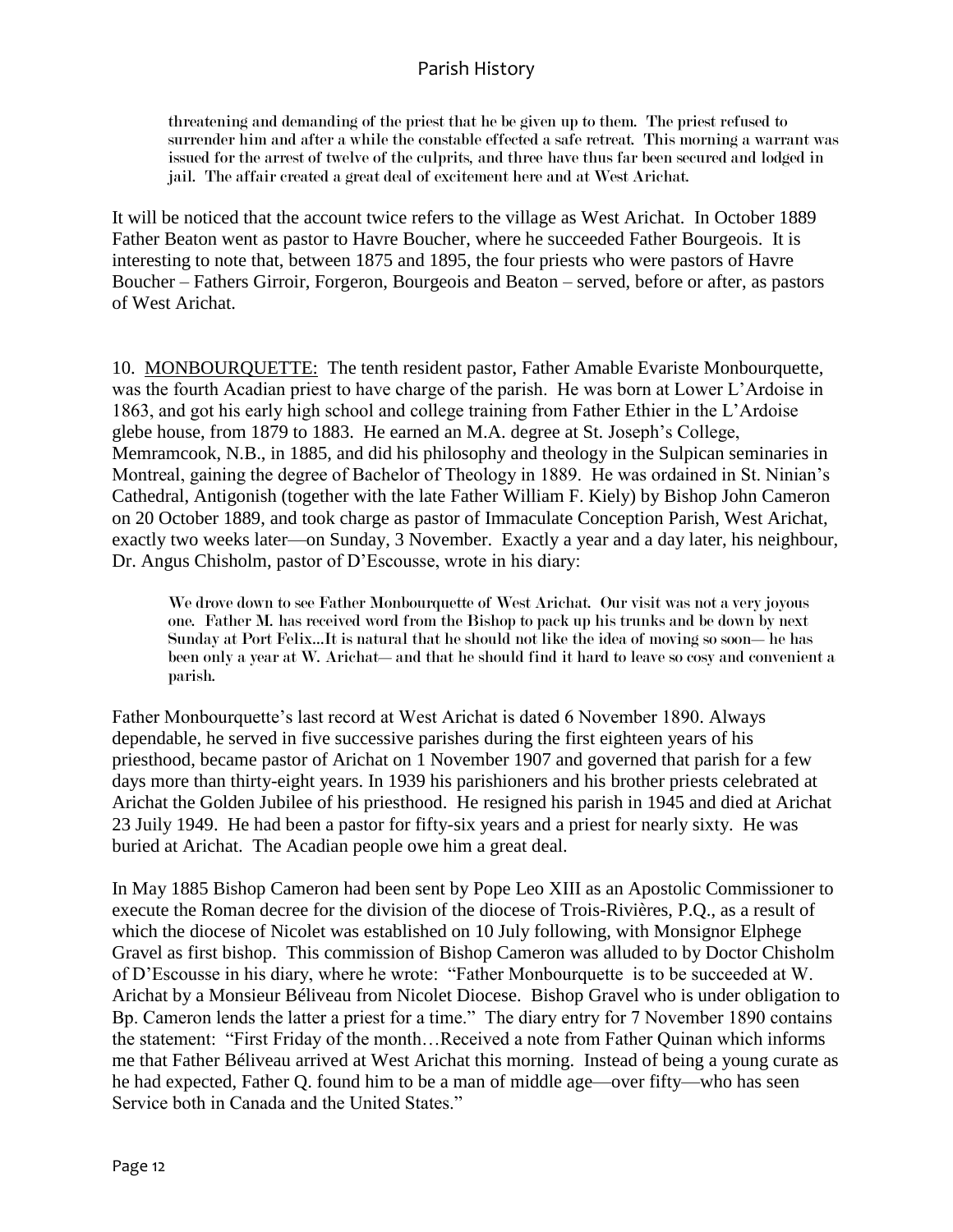#### Immaculate Conception Parish, West Arichat

11. BÉLIVEAU: The full name of the eleventh resident pastor of West Arichat was Gédéon Béliveau. Born at St. Grégoire, near Nicolet, P.Q., 9 April 1836, he was a French Canadian but his great-grandfather was one of the Acadians expelled in 1755. Gédéon studied at Nicolet College from 1853 to 1858, and was ordained at Nicolet 22 September 1861. He was fifty-four years of age when he came to West Arichat and his records there extend from 8 November 1890 to 21 May 1891. He returned then to the Diocese of Nicolet and died either in 1896 or on 11 September 1910. At West Arichat there followed another interregnum of nearly five months, during which the First Communion class was prepared by Dr. Chisholm of Descousse and Father James M. Quinan of Arichat, and emergency ministrations were given by Father Quinan until the end of July, and thereafter by his assistant, the newly ordained Father Moses Coady (uncle of Monsignor Moses M. Coady, D.D. founding director of the St. F.X. Extension Department).

12. MCNEIL: The twelfth resident pastor of Immaculate Conception Parish was a priest who later became known throughout all of Canada. He was Dr. Neil McNeil and his life story has been told by George Boyle in his book entitled "Pioneer in Purple". Born at Hillsboro, in Mabou parish, in 1851, he studied at St. Francis Xavier University, Antigonish, and at the Urban College, Rome, earning at the latter institution the degrees of Ph.D. and D.D. He was ordained in the basilica of St. John Lareran, Rome, on 12 April 1879, and he spent the next scholastic year doing postgraduate work at the University of Marseilles, France. In the summer of 1880 he came home and was assigned to the staff of St. F.X., first as a professor and later (in 1884) as rector. He was not only an outstanding educationalist and institutional administrator but also an eminent journalist. He founded "The Aurora" at Antigonish and edited it for the four and a half years of its run (1881-85), and he edited "The Casket" from 1890 to 1892 and was later a frequent contributor to its pages. His pastorate at West Arichat lasted only a year and a half—his records extending from 11 October 1891 to 25 April 1893—and he was transferred then to D'Escousse where typhoid had caused the death of the pastor, Father John N. MacLeod, six months before. Consecrated at Antigonish on 20 October 1895, he served as a bishop in Newfoundland and was an archbishop in Vancouver and Toronto. George Boyle's book contains the following quotation from a letter which the then Bishop McNeil wrote in 1900:

…I have had the advantage of some years' experience in French parishes which had been organized by French priests, and I do not think—I know there are many things of great spiritual benefit which are wanting in parishes organized by Irish and Scotch priests.

This difference I attribute to the effects of persecution, which are indeed disappearing, but which still exist…

Dr. McNeil's fluency in French was a result of his practice of that language at the Urban College in Rome and at the University of Marseilles, France.

13. MACPHERSON: Father Hugh Peter MacPherson was the thirteenth resident pastor of West Arichat. Born at Cloverville in the parish of Antigonish in 1867, he studied at St. Francis Xavier University, obtained his baccalaureate in Quebec. He was rated as one of the most brilliant students of that pioneer seminary's long history, and when he left its walls he was thoroughly conversant with the French language. He was ordained in the old chapel of St. F.X., Antigonish, by Bishop Cameron on the feast of the Assumption, 1892, and the next day became assistant at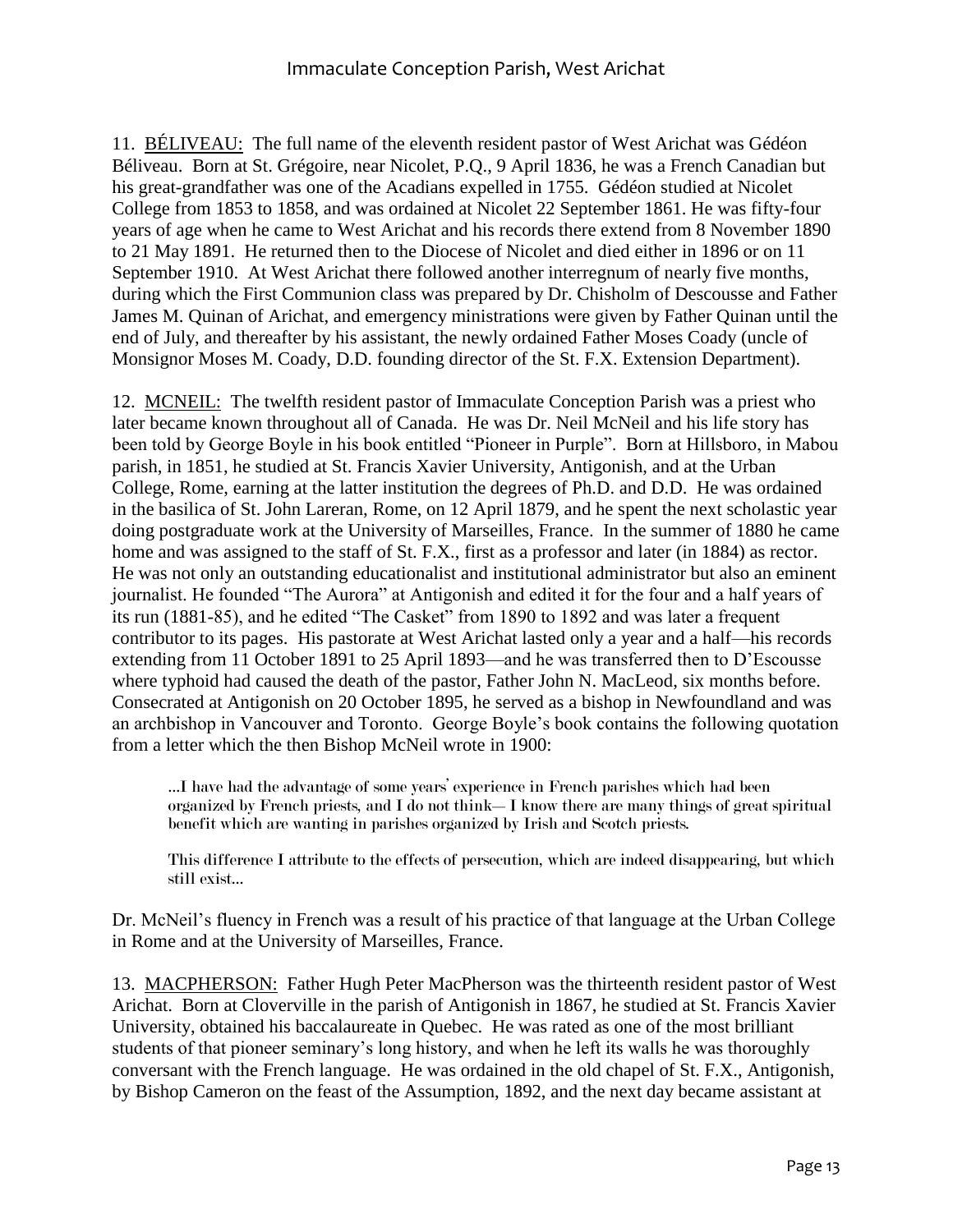Arichat. Three months later he became assistant to his elder brother, Father Lauchlin, at L'Ardoise, and in March and April 1893 he looked after the parish of River Bourgeois, whose pastor, Father Donald J. Cameron, was dying of typhoid fever. Father H.P. MacPherson was pastor of West Arichat from 25 May 1893 to 13 October 1895, when he went as pastor to L'Ardoise, succeeding Father Lauchlin, who went to D'Escousse. His later career is well known. In 1906 he was awarded his D.D. degree by Laval University and became president of St. F.X. University, a position he occupied until 1936. He became vicar general to Bishop James Morrison in 1928 and was made a Protonota Apostolic in 1932, the first priest of the diocese to be given that high honour. He died at Antigonish 27 December 1949 and was buried at Antigonish.

A history of the Congregation nuns says they withdrew from West Arichat In 1894 and it contains the following paragraph:

The region of West Arichat was somewhat poor, and the Sisters suffered a good deal of hardship, but the people were generous and loyal. In 1892 the school had an enrollment of one hundred. By 1894 the registration had dropped to sixty-five. The gradual decrease in population made it feasible for the one convent at Arichat to teach the children of both regions, and after thirty-one years of service the {West Arichat} mission closed. … When the {Arichat} convent closed in 1901 {on 25 August} because of the decreasing population and increasing financial difficulties, a chapter of pioneer history was at an end.

Sabine Rose Le Blanc gave a different date for the closing of the West Arichat convent and added another detail of the building's history. She wrote:

In the fall of 1895, the Congregation of Notre Dame Nuns returned to their Mother House at Montreal from where they never came back, to the general sorrow of the community. Subsequently the building was hired by the school-section and turned into a graded school with two departments.

The disappointment of the people (and of the nuns) was keen, but when the Arichat convent had been closed only sixteen months Divine Providence directed Les Filles de Jésus to Arichat and they occupied the convent on 24 December 1902. Since that time the beneficent influence of their work has spread to all the Acadian settlements of Cape Breton.

14. BEATON: The elevation of Dr. Neil McNeil to the episcopate in 1895 necessitated other changes among the clergy of Antigonish Diocese. Father Lauchlin MacPherson succeeded Dr. McNeil as D'Escousse and, as stated above, his younger brother, Father Hugh P. succeeded him at L'Ardoise. At West Arichat Father Hugh P. was succeeded by Father Alexander Beaton, who returned thence on 16 October 1895 from Havre Boucher. In this second pastorate Father Beaton remained until 27 May 1900, when failing health forced him to resign and go the warmer climate of Colorado. He died at Glenora Falls, Inverness County, N.S,., September 1907 and was buried at Mabou.

In the first thirty-seven years of its existence, i.e., up to 1900, the parish of West Arichat had fourteen pastors (counting Father Beaton twice). In the remaining sixty-three years of its first hundred it has had but four pastors and one administrator. The parochial happenings of the twentieth century should still be fresh in the memories of most of the parishioners, so we shall not here recount them in detail.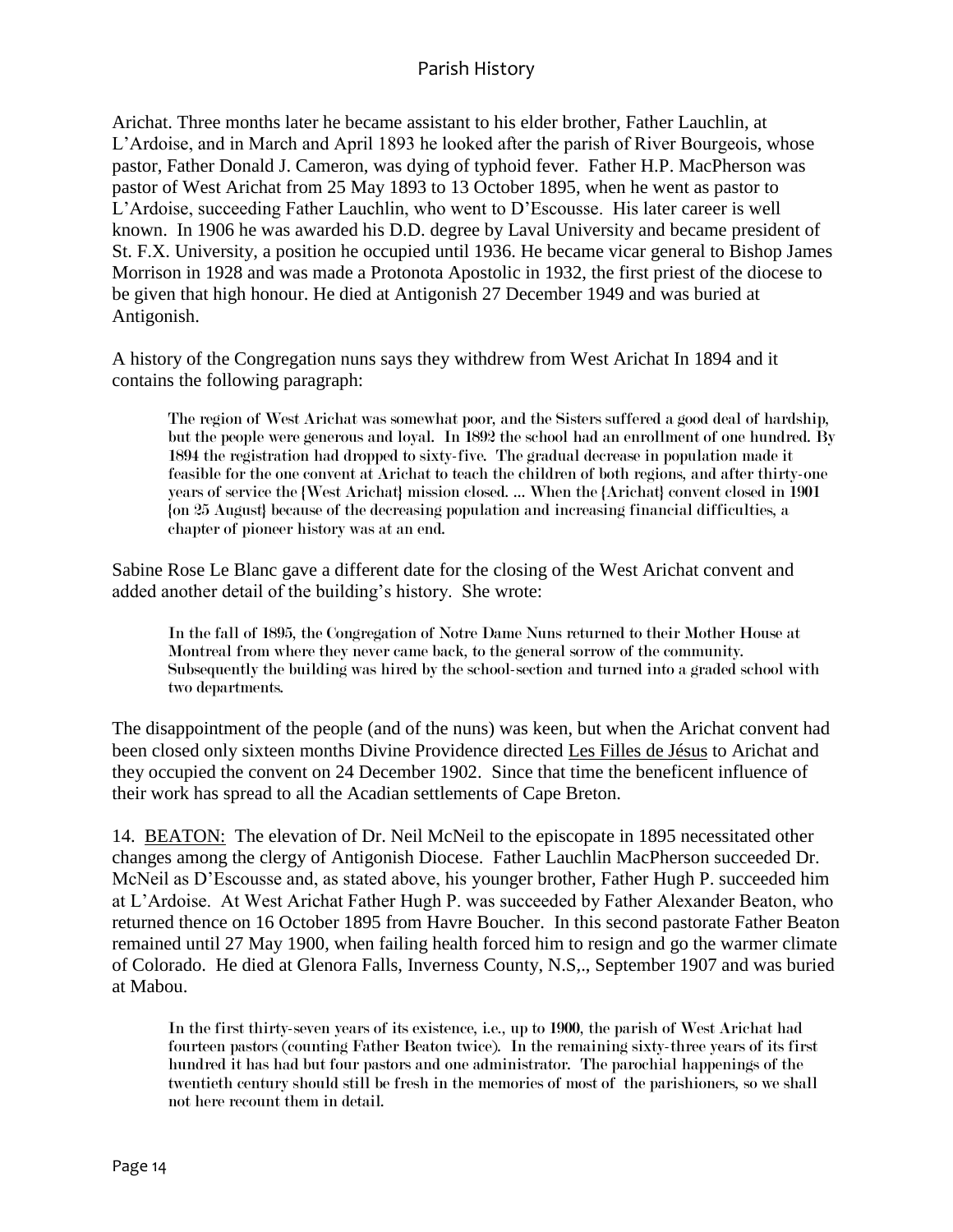15. ROBITAILLE: The fifteenth resident pastor of Immaculate Conception Parish was Father Joseph Édouard Robitaille (elder brother of Father Pierre). Father Édouard was born at Ancienne-Lorette, P.Q., 29 April 1872, studied at the Seminary of Quebec, St. Laurent's College, Montreal, and St. Joseph's College, Memramcook, and was ordained at Antigonish by Bishop John Cameron 21 November 1899. On the same day he was appointed assistant at Arichat, and on 29 May 1900 became pastor of West Arichat, where he was destined to serve many years.

The sacrament of Confirmation was conferred by Bishop Cameron at regular intervals over the long period of thirty-three years. He died 6 April 1910, and for the next two years and four months the diocese was ruled as administrator by Dr. Hugh P. MacPherson, rector of St. F.X. University and former pastor of West Arichat. Then came Bishop James Morrison, who was consecrated on 4 September 1912 and ruled the diocese for thirty-seven years and four months.

The fiftieth anniversary of the founding of West Arichat parish fell on Sunday, 3 August 1913, but there seems to be no record of any celebration of the event. (The present custom of observing various milestones in the history of parishes and institutions was as yet unknown in the diocese).

In 1918 the pastor and his parishioners joined in the offering of the first Mass of Father Charles Joseph Forest who, thought born at Tracadie, N.S., was brought up and received his early education at West Arichat. He entered St. Anne's College at Church Point in 1909 and there obtained his B.A. in 1914; and he was ordained in Holy Heart Seminary, Halifax, on 29 June 1918. He served as pastor at Larry's River for thirty-five years and at Petit De Grat for seven. In 1953 he was awarded an honorary L.D. by St. F.X. University for his outstanding work in the cooperative movement. He died at Petit De Grat 22 August 1960 and was buried there, his being the first priest's funeral presided over by Bishop William Power , (who had taken charge of the diocese only a fortnight before).

On 28 September 1924 Father Robitaille, while retaining the pastorate of Immaculate Conception Parish, became manager of Mount Cameron Farm in Antigonish, then owned and operated by St. F.X. University, and in June 1925 he was given the degree of Doctor in the Science of Agriculture by Laval University, Quebec. In November 1927 he went as a missionary to Louisiana, where he worked for nearly a year before returning to Nova Scotia.

MAILLET Administrator: Father Theophilus Paul Maillet had charge of the parish as administrator while Father Robitaille was on leave of absence. Father Maillet was born at Chéticamp of Acadian parents on 5 February 1898 and made his studies at Cheticamp and Church Point and in Holy Heart Seminary, Halifax, being ordained there on 19 February 1922. He served as assistant two years at Cheticamp and six months at St. Joseph du Moine before coming to West Arichat as administrator on 28 September 1924. He was there until 1 October 1928, when he became pastor of Louisdale. He died suddenly at Antigonish on 20 November 1941 and was buried at Cheticamp.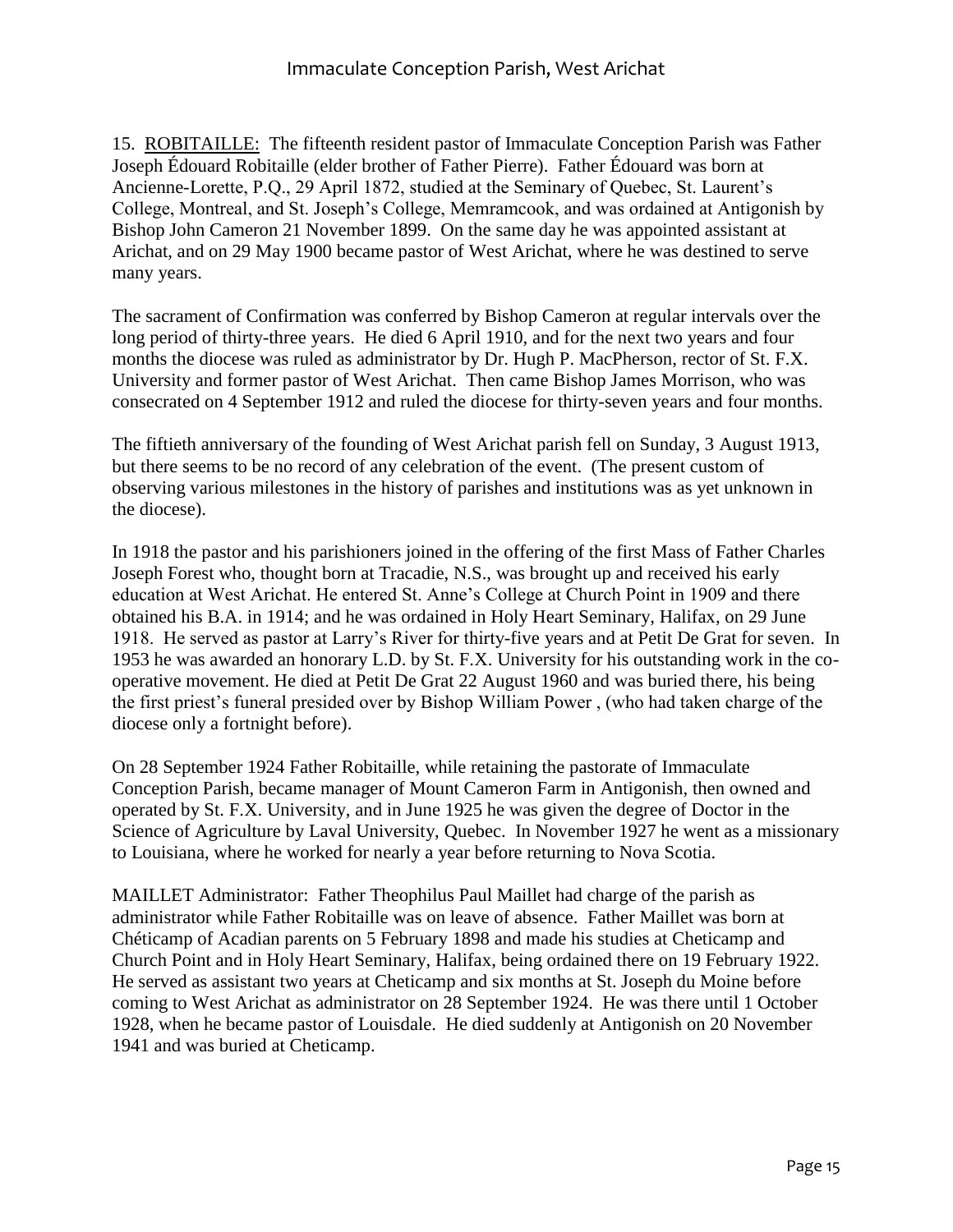Father Robitaille returned from Louisiana and on 4 October 1928 resumed charge of West Arichat for nearly four more months, until 29 January 1929, when he again went to Louisiana. Later he went to the archdiocese of Edmonton. He died at Therien, Alberta, on 15 December 1955, and was buried at Ancian Lauritte.

16. BRIAND: The sixteenth pastor and the seventeenth priest to have charge of West Arichat parish was Father Amable Briand, who is now the senior priest in age in the diocese. Born at L'Ardoise 20 November 1881 (five days before the late Pope John XXIII), he studied at St. Anne's College, Church Point, and at Holy Heart Seminary, Halifax, and was ordained in Halifax 29 June 1911. He served as assistant at Whitney Pier, Glace Bay, Mulgrave, Port Hood, and Little Bras d'Or, and became pastor of Main-a-Dieu on 20 May 1920.

Father Briand took charge as pastor of West Arichat on 14 February 1929 (eight months before the stock market crash), and he guided his people through the dire days of the depression of the 'thirties'. In 1934 the parishioners received news of the deaths of two of their former pastors: Archbishop Neil McNeil, who died in Toronto on 25 May 1934, and Father Ernest Nadeau, who died in Quebec on 3 September 1934. In 1935, during Father Briand's pastorate, Conrad P. Girroir, native of West Arichat and graduate of Acadiaville School there, began at St. Francis Xavier University, Antigonish, the advanced studies of his education for the priesthood.

The economic conditions of West Arichat were mentioned by "Old Timer" in the "Richmond County Record" in the following paragraph:

During the boom days of the last half of the 1800's when ship building and trade were at their peaks in Isle Madame, West Arichat was a thriving community. Its economy declined with that of the rest of the Island in the 1900's and hit its low in the early 1930's. Attempting to better the economic condition of the people, a Credit Union was organized in 1936 and a Co-Operative store opened in 1937. During the Second World War conditions improved as they did in all other sections.

In 1939, Dr. M. M. Coady, Director of the St. F.X. Extension Department, wrote in his book, "Masters of Their Own Destiny", about the experiment made at West Arichat and Louisdale for the co-operative marketing and scientific cutting of pulpwood, and said that it could "change the whole status of the many people who own small woodlots in eastern Canada."

On 1 September 1943 Father Briand was transferred from West Arichat to Pomquet. He retired in 1961 after fifty years of active duty and is now residing in St. Martha's Hospital, Antigonish.

17. DOUCET: The present pastor, Father Albert Doucet, is a native of Grand Étang, in the parish of St. Joseph du Moine, Inverness County, N.S. He was educated at Ruisseau du Lac School, Sr. Anne's College, Church Point (where he took his B.A. degree in 1926), and Holy Heart Seminary, Halifax. He was ordained at Chéticamp (together with Father Ernest F. Chiasson) on 24 June 1931. He served as assistant at L'Ardoise for two years and at Mount Carmel Parish, New Waterford, for ten years, and he was administrator of Mount Carmel for ten weeks in the autumn of 1938. He has been pastor of Immaculate Conception Parish, West Arichat, since 1 September 1943, Diocesan Director of the Propagation of the Faith since 1950, and one of The Diocesan Consulters since 28 December 1960. He has also served as a member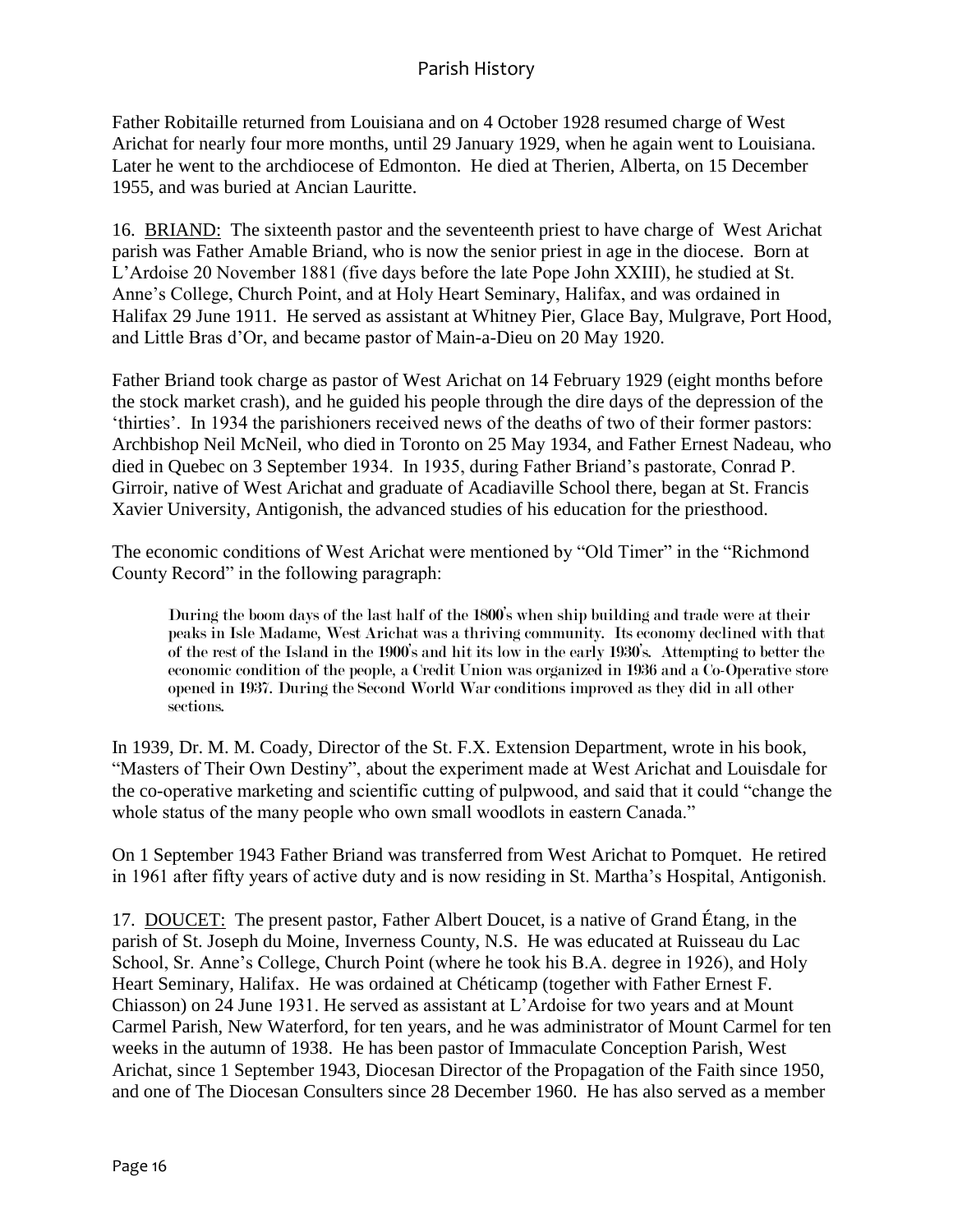of the board of governors of St. Francis Xavier University. Two outstanding events in the life of the parish that may here be recorded were the ordination of Father Conrad P. Girroir in Halifax on 22 December 1945, and the coming of Les Filles de Jesus to teach in the parish and occupy Immaculate Conception Convent. The Sisters are thus observing, in the centenary year of the parish, their own tenth anniversary.

This article can best be concluded by a final quotation from the article on West Arichat which "Old Timer" published in the "Richmond County Record" of February 18, 1961. In it he wrote:

Each of the settlements has its own school. The one at West Arichat, built in 1957, has four departments, the one at Port Royal two departments and the ones at Martinique and Janvrin's Harbor one department each. Since 1953 Les Filles de Jesus have been teaching at West Arichat. The other schools employ lay teachers…

At present there are no major industries. A few shore fishermen, all with small boats, are engaged in the fishing industry. There is a certain amount of lumbering and farming, but on a rather small scale. Most of the economy of the place depends on the large fish processing plants at Petit de Grat and Mulgrave, where a number of the inhabitants are employed.

Although not a rich community by modern standards, West Arichat is nevertheless one of peaceloving people, living in well kept comfortable homes, as yet unspoiled by the hustle and bustle of our modern industrial society.

At the present time {February 1961} the parish serves the spiritual needs of 210 families, 185 of which are French, with an approximate population of 900.

Official diocesan statistics show that the population of West Arichat parish is gaining slowly but steadily. At the end of the year 1962 it had 212 families and 910 souls, which meant an increase of nine families and thirty souls since the end of the year 1954. At the end of 1962 the parish had 249 school children; and on an earlier page of this article we saw that in 1894 the number of girls attending the convent school had decreased in two years from 100 to 65. Since there would probably not have been as many boys as girls attending school in the parish, the total number of school children in 1894 would not have exceeded 130.

> A.A. Johnston July 5, 1963.

Doucet continued: In 1966 the sisters Les Filles de Jésus found it more practical to commute from Arichat than to maintain two convents and therefore closed the convent at West Arichat but continued to teach at Acadiaville School. Two sisters remained on staff at the school along with three lay full time teachers and three circuit until the school closed in June of 1984. The parish rented the convent building until 1979 and in 1981 due to its deteriorating condition along with the need for parking space at the church, the old convent was demolished.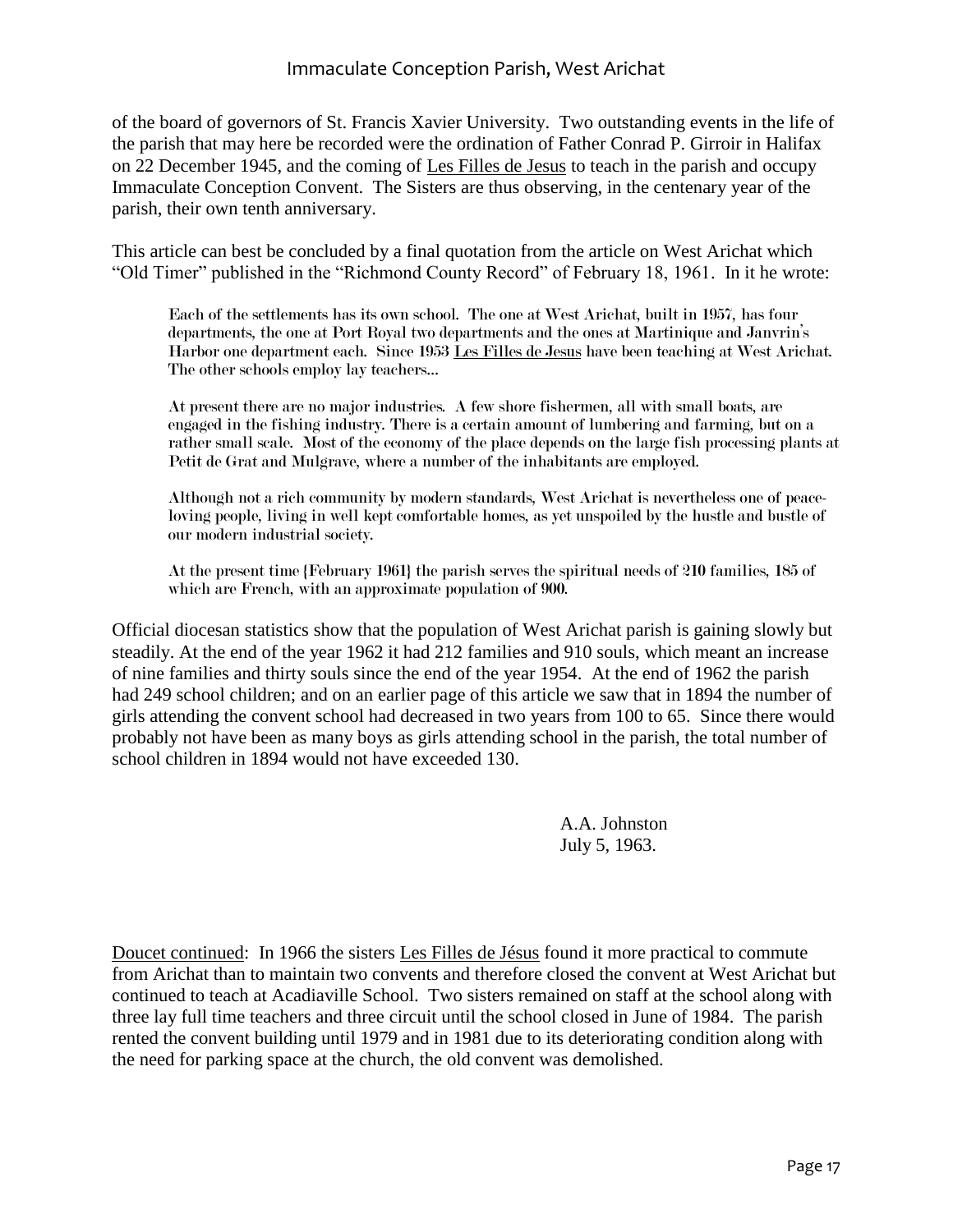On the night of October 11-12, 1976 the original Immaculate Conception Church was destroyed by fire. The loss came as a terrific shock to the pastor (Fr. Doucet) and his parishioners. Fund raising drives were started immediately to replace the church and on August 8, 1977 construction started on the new church. Plans and drawings were done by an eighteen year old parishioner who had natural architectural abilities.

Construction and supervision were by local people. On August 26, 1978 the first mass was celebrated in the new church although it was not completely finished. This was the wedding mass of Blair Hill and Pearl Frank celebrated by Rev. Daniel Doucet of Petit de Grat. Fr. Albert Doucet was in hospital at the time.

On October 15, 1978, Bishop William E. Power officiated at the blessing of the new church. Fr. Albert Doucet was seriously ill in St. Martha's Hospital in Antigonish at the time and to his great sorrow was unable to attend. He did, however, write a message that was read at the opening by Fr. John Baptist DeCoste. A copy is attached. Fr. Doucet passed away on December 21, 1978 although he had seen the new church finished, he was not well enough to ever celebrate mass in his new church. Cost of Construction was \$276,000.00. Paid cash on completion.

18. DeCOSTE: Fr. John Baptist DeCoste, a White Father native of Arichat who had been a missionary in Africa and was home on leave at the time. He agreed to remain as administrator of the parish until a new priest was assigned. He remained until June 25, 1980 when he was replaced by Fr. William Burke.

19. BURKE: William (Bill) Burke was born in Main-A-Dieu, N.S., August 23, 1948. He studied at St. Augustine Monastery, and St. F.X. University. He taught in Africa for two years and did social work in Toronto. He then entered St. Paul's Seminary in Ottawa and was ordained July 3, 1977. He was then named assistant in St. Anthony in Glace Bay and June 25, 1980 was named administrator of Immaculate Conception Parish in West Arichat. On December 17, 1983 he was named Pastor of Immaculate Conception and administrator of St. Hyacinth in D'Escousse. On June 27, 1984, he was named Pastor of St. Joseph's Parish in Petit de Grat. He was replaced by Fr. Allan MacMillan.

20. MacMILLAN: Fr. Allan MacMillan was born in New York City, July 25, 1939. Studied at MacDonald High School at Dominion, Cape Breton, Xavier Junior College, Sydney, St. F.X. University, Graduated from St. F.X. in 1961. He then attended the Grand Seminary of Montreal and was ordained in the priesthood in Sydney on June 13, 1965.

Appointed Assistant of Holy Redeemer Parish; 1966 appointed to Faculty of St F.X. In 1970, he was appointed administrator of St. Columba in Lakevale and Holy Rosary in Ballantyne's Cove. In 1973 he was appointed Parish Priest of above and administrator of St. George's, Georgeville and Maryvale. In 1974, he was appointed Parish Priest of St. Peter's, Ingonish. In 1977, he was appointed Parish Priest of St. Mary's, Port Morien and St. Gregory's in Donkin.

In July of 1984, he was appointed Parish Priest of Immaculate Conception in West Arichat and administrator of St. Hyacinth's in D'Escousse.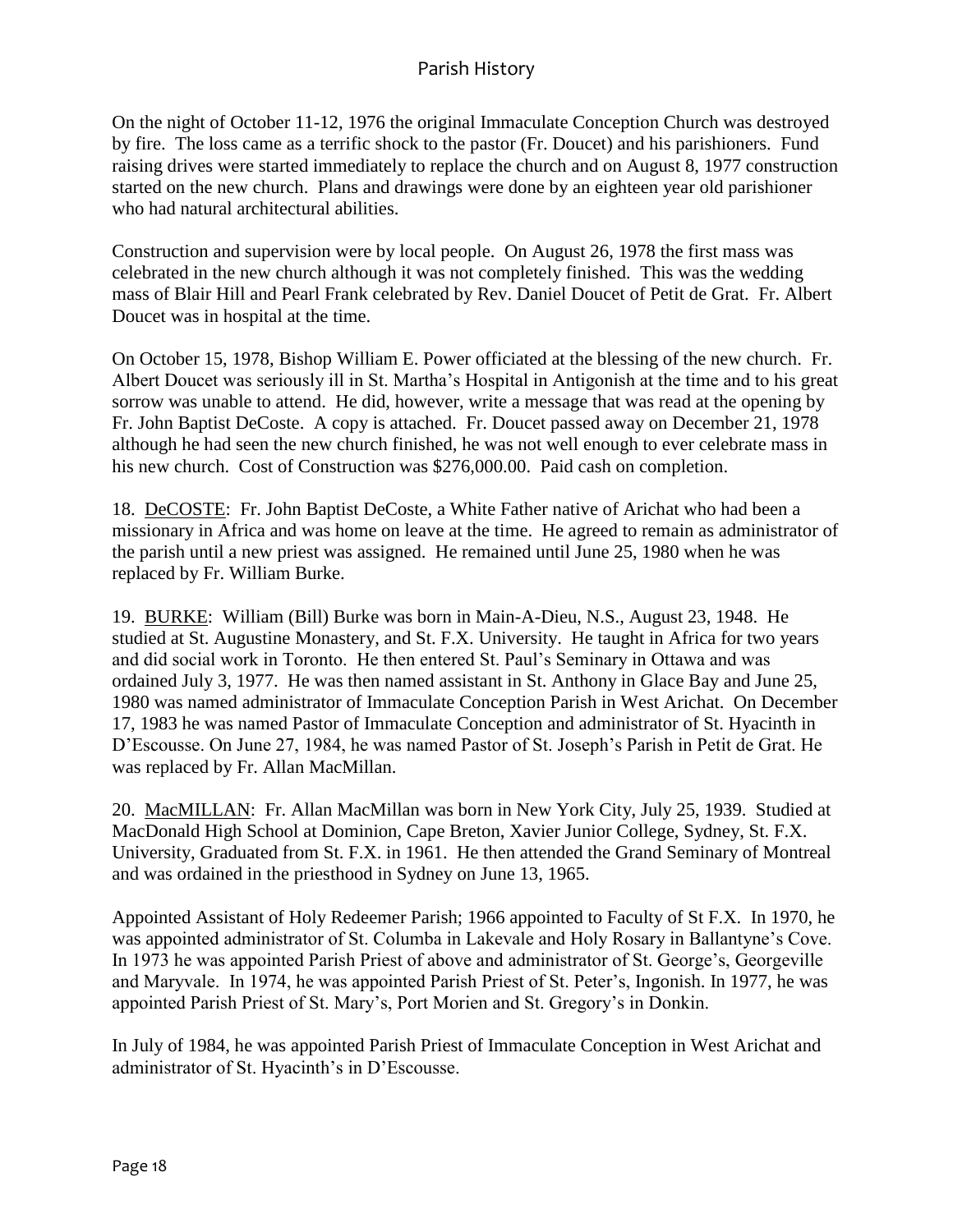21. CÔTÉ: Joseph Côté served in West Arichat for a few years. He worked in Antigonish at the Diocese office for many years. He retired due to illness and died shortly thereafter. The research on his term will be completed shortly.

22. GIRROIR: Conrad Polycarpe Girroir was born in West Arichat on 21 November 1917. He studied at St. Francis Xavier University from 1935 to 1939 and taught school for one year at L'Ardoise and one year in West Arichat. He attended the Seminary at Holy Heart Seminary in Halifax from 1941 to 1945 and was ordained to the priesthood in Halifax on 22 December 1945 He served in St. Louis Parish, Louisdale from March 9, 1946 until 4 February 1972. He served in St. Joseph's Parish, Petit de Grat from 4 February 1972 to 1978 when he retired due to illness. He came out of retirement in 1995 and was appointed Parish Priest at Immaculate Conception Parish, West Arichat by Bishop Collin Campbell. He remained until 1998 when he retired for the second time. He was named Prelate of Honour of His Holiness on 5 April 2004 by Pope John Paul II.

23. LES FILS DE MARIE: Fr. Bruno Ruel, has been responsible for Immaculate Conception Parish, West Arichat since *Les Fils de Marie* assumed responsibility for the Isle Madame Pastoral Unit in June 1998. Fr. Bruno was born in Sherbrooke, Quebec on October 15, 1961. He attended Seminary at St. Thomas University in Rome and was ordained in the priesthood on May 30, 1987 in L'Aquila, Italy. He served the parishioners until June 2006.

24. DEVEREAUX: Duaine Francis Devereaux assumed responsibility for Immaculate Conception Parish, West Arichat on June 28, 2006. He, along with Fr. Gary MacPherson, took charged of the newly formed *Stella Maris Pastoral Unit* which included the four parishes of Isle Madame and St. Louis Parish, Louisdale. Fr. Angus MacDougall replaced Fr. Gary MacPherson in June of 2007. Fr. Duaine was born December 9, 1963 in Sydney Mines, NS. He was ordained May 21, 1993 and served as associate Pastor at St. Ninian's Cathedral. In 1996 he was Pastor in the Larry's River/Port Felix area serving three parishes. In 2004 he moved to New Glasgow to St. John's the Baptist which, one year later, became part of the New Glasgow Pastoral Grouping. Fr. Duaine also served as Vice-Rector of St. Augustine's Seminary from 1997 – 2004.

25: GILLIES: Andrew Gillies assumed responsibility for Immaculate Conception Parish June 25, 2012 along with Fr. Angus MacDougall (Vicar General) as part of the Stella Maris Pastoral Unit including the four parishes of Isle Madame (Our Lady of Assumption, Arichat; St. Joseph's, Petit de Grat, St. Hyacinth's, D'Escousse and Immaculate Conception) along with St. Louis, Louisdale. Fr. Gillies was pastor of Star of the Sea Parish, Canso prior to this appointment. In June of 2013 there was another division; Fr. Angus MacDougall took sole responsibility of St. Louis, Louisdale and Fr. Gillies became sole pastor of the four parish of Isle Madame under the Stella Maris Pastoral Unit.

26: ABAZIE: Callistus Abaze assumed responsibility for Immaculate Conception Parish as part of the Stella Maris Pastoral Unit including the four parishes of Isle Madame (Our Lady of Assumption, Arichat; St. Joseph's, Petit de Grat, St. Hyacinth's, D'Escousse and Immaculate Conception) from June 25 to September 3, 2014. Rev. Abaze was assigned for the summer as it was a transaction period for the Richmond Deanery. After leaving Isle Madame, Rev. Abaze moved to Lower River to take over the parishes in that section of the Deanery.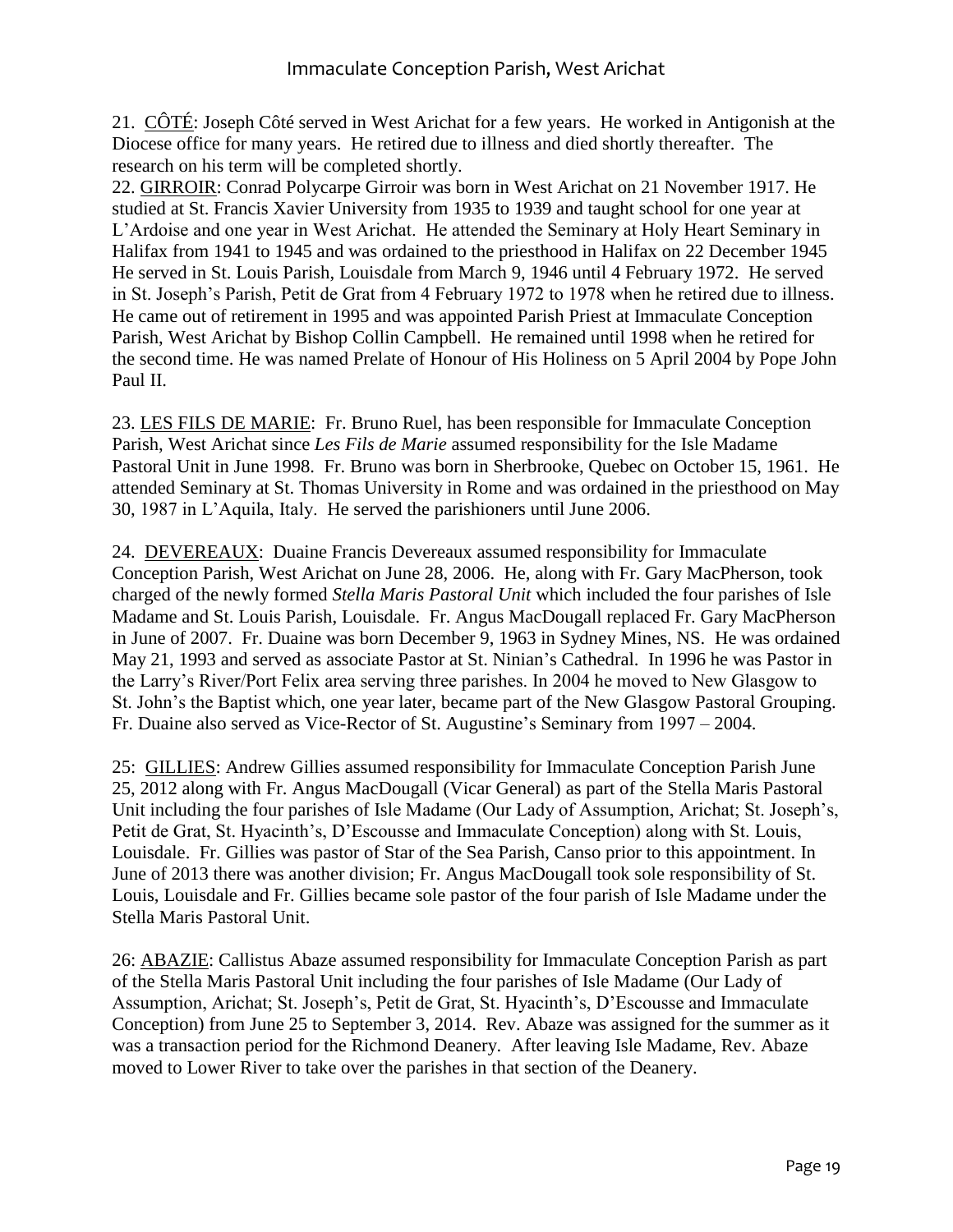The last parish mass held at Immaculate Conception, West Arichat was Saturday, August 30 at 6:30 pm. St. Hyacinth's Church in D'Escousse was secularized by Bishop Dunn around the same time and the IML Funeral Home currently opreates from the former D'Escousse church. In December 2015/January 2015 Immaculate Conception Church was renovated to become the Pastoral Unit's parish office, The Mury Meeting Room named after Joe & Jeanette Mury, the Isle Madame Food Bank moved into the vestry and a chapel was sectioned off using the existing altar, sized roughly 25% of the original church. The Chapel/Office/Food Bank was officially opened by Bishop Brian Dunn on April 19, 2015. The work to the building was completed by volunteers and paid for by donations.

27: MacDONALD: Douglas MacDonald assumed responsiblilityfor the Stella Maris Pastoral Unit (Our Lady of Assumption, Arichat; St. Joseph's, Petit de Grat) September 13, 2014. Fr. MacDonald's previous parish was: St Michael's in East Margaree, St Joseph's, Southwest Margaree and St Patrick's, East Margaree for three years before assuming the role of Pastor in Isle Madame. Fr. MacDonald oversaw the renovation of the Immaculate Conception Church to the parish office/Chapel/meeting room. Technically, Fr. Abazie was the last pastor for Immaculate Conception Parish and presided over the last mass.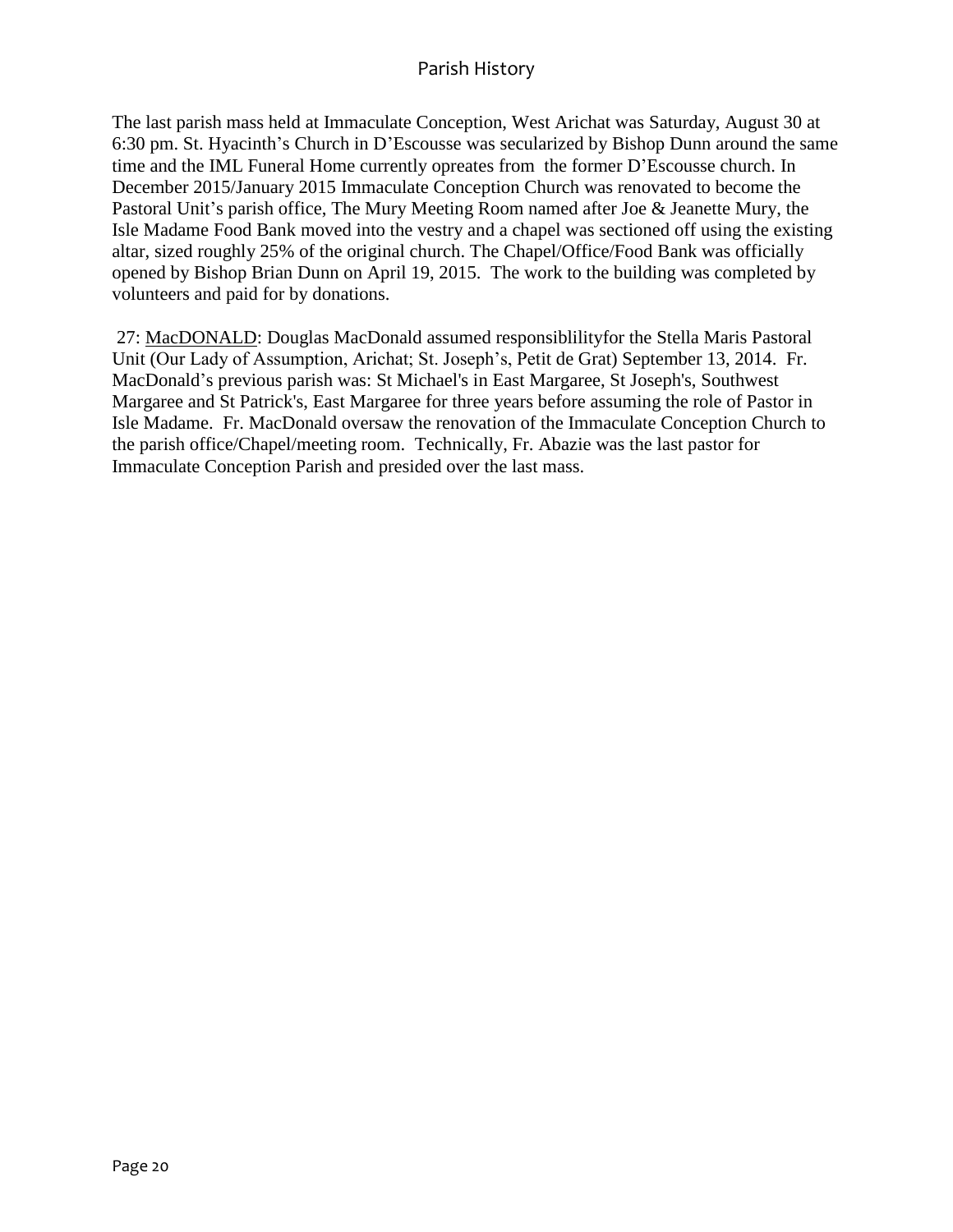(the following letter was written by Fr. Albert Doucet and read at the opening of the newly built church in West Arichat in 1978)

October 15, 1978

My dear people:

I regret very much I cannot be present with you on this joyful day. I am nonetheless very much with you in spirit and I share your happiness and gratitude to God for having given us the courage and the help to build this splendid and beautifully simple new House of God.

I am very grateful to His Excellency Bishop Power for his support throughout the planning and construction and especially for his co-operation in helping us organize today's consecration of our Church and for his being in West Arichat with you on this important occasion for us all.

Churches are built through inspiration from God; the plan of God was, and is, obviously also at work here in West Arichat. God, in His wisdom did not have us seek high powered experts to make possible this sacred building; instead, He made us seek men and women who loved God and who believed in the importance of this Church to help us to come closer to God.

You, the people, built this Church. It is in every way your Church. You contributed money according to your means. All the work was done locally-the architecture, the designing and the building.

Two years and a few days ago today, our former Church was destroyed by fire. It was a sad occasion. Together, since then, we have rebuilt it. As I dictate this message to be read to you in my absence, my heart is heavy in the realization I cannot be with you as I have been for the past 35 years. My thoughts continue to be with you. God and you are my life. You have made it a fulfilling life. May you continue to keep God close to you in what you do everyday and may this Church-your Church-help you to do so.

God bless you.

Rev. Albert Doucet, pp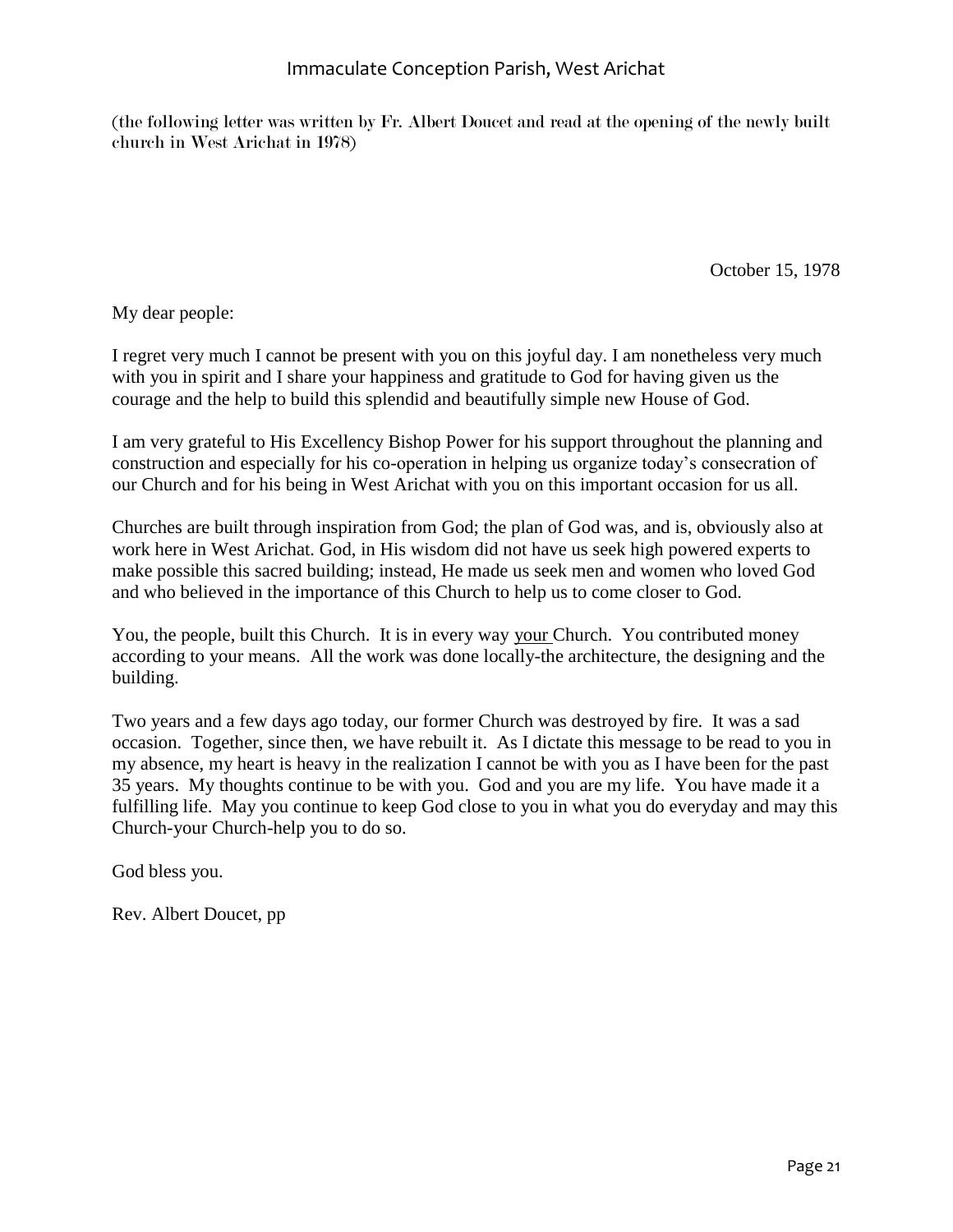

GIRROIR, Msgr. Conrad Polycarp, 92 - Arichat, formerly of West Arichat, a priest of the Diocese of Antigonish, passed away peacefully at his residence in St. Anne Community & Nursing Care Centre, on Wednesday, December 2, 2009. He was the son of Jean Baptiste and Mabel Elizabeth (Girroir) Girroir. He was raised and born in West Arichat where he attended Immaculate Conception and Acadiaville School. After high school graduation, Msgr. Girroir attended St. Francis Xavier University from which he graduated in 1939 with a Bachelor of Arts Degree. He did his theological studies and received his priestly training at Holy Heart Seminary in Halifax where he was ordained December 22, 1945 by Most Reverend John T. McNally. Msgr. Girroir was appointed Administrator of St. Louis Parish, Louisdale, Nova Scotia in March of 1946; during which time he taught school. In 1951, with the death of the parish priest, he was named Pastor of the Parish by appointment from the Holy See.

Msgr. Girroir served in Louisdale for over twenty-five years. In 1972, he was transferred to St. Joseph Parish, Petit De Grat where he ministered for 6 years before ill health forced him into temporary retirement. He returned to the active ministry as Administrator of Immaculate Conception Parish, West Arichat, always striving to bring God's Word to his beloved Acadian people. Indeed his priestly life was spent almost entirely in Acadian parishes, but this did not lessen his great love for and appreciation of the ethic people in the diocese. Msgr. Girroir's first concern was for the people of his parishes. However, he was a true priest of the diocese who served as Dean of Richmond Deanery and on the Diocesan Liturgical Commission.

His wonderful sense of history, geology, geography, genealogy, astronomy, gardening and his good humour endeared him to the people and priests of the diocese. There was a lesson taught in every encounter. In 1998, Msgr. Girroir finally retired, but chose to remain among the people he loved so much and to where he really belonged in West Arichat. In 2004, he was named Monseigneur.

He is survived by sisters, Sr. Nancy Girroir (Filles de Jésus), Moncton, Sophie Samson, Arichat; special niece Rosie Forgeron (Adolph), Halifax, brother-in-law Harry Helin Jr., California. He was predeceased by brothers, Edmund, Euclide, Raymond, Thomas and sisters, Pétronille, Eva Mae, Genieve and four siblings in infancy, Sophie, Eva Mae, Thomas, Desire; brother-in-laws Adolph Babin and John F. Samson. Visitation will take place on Saturday evening from 7 - 9 pm and on Sunday from 2 - 4 pm both in the C.H. Boudreau Funeral Home, Arichat, from where his body will be transferred to the Immaculate Conception Church in West Arichat from where a Vigil Service will be held at 7 pm with visitation until 9 pm. Mass Christian Burial of Msgr. Girroir's life will be held Monday morning at 11 am in St. Joseph's Church, Petit De Grat. Interment followed in the Immaculate Conception Parish Cemetery, West Arichat.

Mon Oncle Conrad will be sadly missed by many nieces and nephews.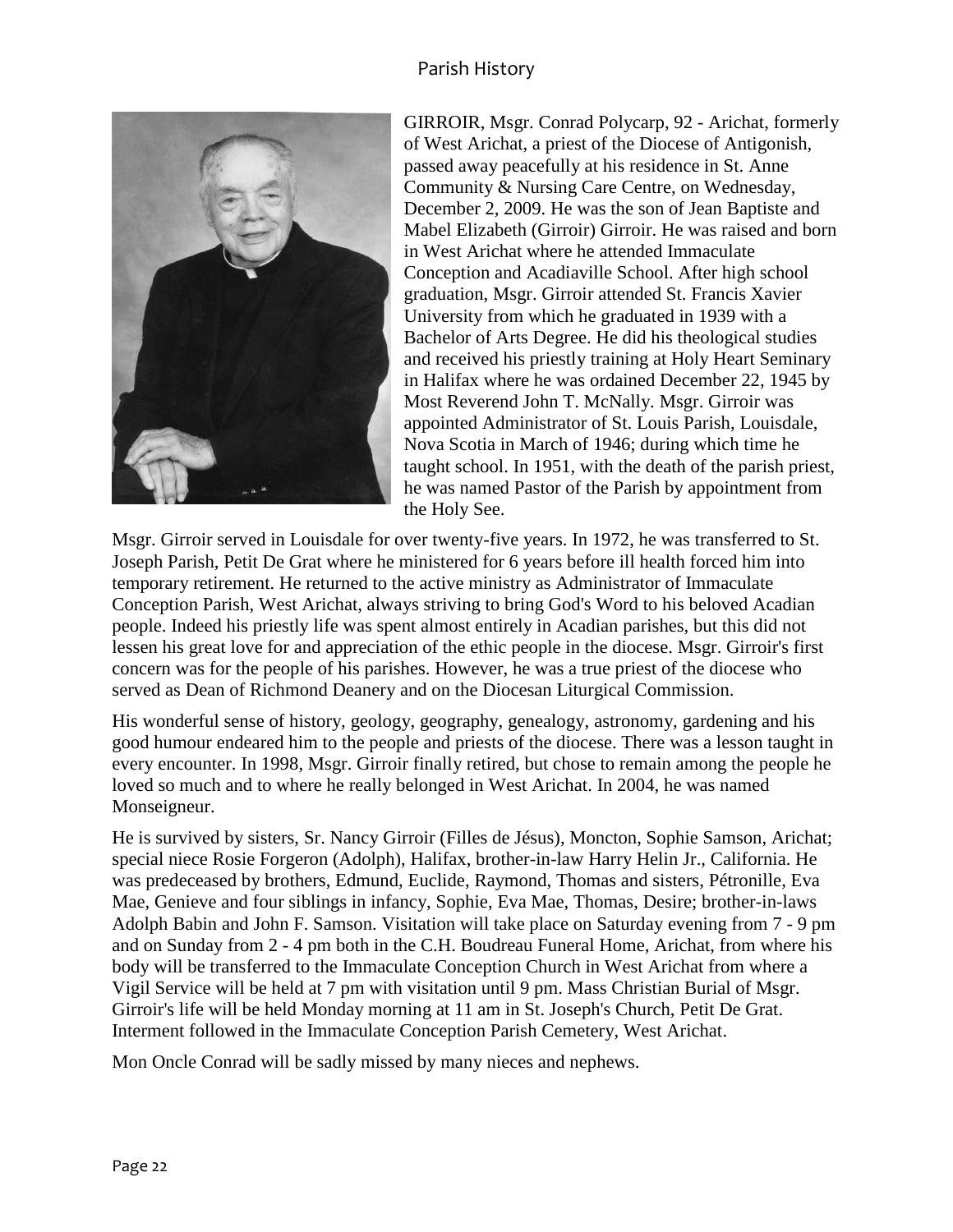#### **Monseigneur Conrad Girroir – Homily By: Rev. John J. MacDonald, a close friend of Conrad's, during his funeral on Dec. 7, 2009**

My Dear People: It may seem different, if not peculiar, that I have chosen a biblical resurrection theme familiar to all of us relating the experience of the disciples of Emmaus on Easter Sunday morning which is germane to our saying "good bye" to our dear and much beloved friend, Monseigneur Conrad Girroir.

He has travelled with us in our journey to God the Father these past 92 years. We are enveloped in sorrow at his parting but simultaneously rejoice in his longed-for experience to be with his God and our God in eternal life.

We are offered the opportunity to reflect on his journey with Jesus as his priest and perhaps to ponder how his life could have been helpful to the disciples of Emmaus suffering the los of their hero as they return home. They were crushed because their liberator from the Roman repression was crucified and gone from their midst.

On occasion we are not unlike the two disciples as we experience the dark times in our journey, but we must be mindful that for nearly a century we have walked with Fr. Conrad whose life has been a bulwark of support for all of us. His faith and his faithfulness have been there for us. His sense of humour, his social conscience, his genological prowess, and yes, his notable interest in geology have all played roles to support our need to be open to the revelation of God's presence in our lives.

We are forever grateful for your teaching, Conrad.

Mes chers amis: Vous trouvez peut-être étrange qui j'ai choisi un thème biblique qui parle de résurrection, le récit des disciples d'Emmaüs au matin à notre cher et bienaimé ami, Monseigneur Conrad Girroir.

Pendant quatre-vingt-douze ans, il a cheminé parmi nous sur la route vers Dieu le Père. Nous sommes remplis de tristesse à son départ de ce monde, mais en même temps, nous nous réjouissons du fait qu'il jouit pleinement de l'union avec son Dieu, le Dieu de la vie éternelle.

Nous avons l'opportunité aujourd'hui de réfléchir ensemble sur son cheminement comme prêtre à la suite de Jésus. Les disciples d'Emmaüs auraient sans doute trouvé réconfort dans l'exemple de la vie de cet homme, eux qui souffraient de la perte de leur héro bien-aimé, crucifié par l'oppression romaine.

Nous sommes un peu comme les deux disciples, car, comme eux, nous faisons l'expérience d'un temps sombre sur notre route. Mais, n'oublions pas qui nous avons cheminé avec le Père Conrad depuis prèsqu'un siècle et que sa vie a été pour chacun de nous un rempart de support. Sa foi et sa fidélité ont été une lumière toujours présente; son sens d'humour, sa conscience sociale, ses prouesses en généalogie et même son intérêt remarquable en géologie – tout cela nous a incités à être ouverts à la présence de Dieu dans tous les aspects de nos vies.

Oui, Conrad, nous sommes éternellement reconnaissants pour votre enseignement!

As it happens, coincidentally, the current gospel reflects upon some event that has recently occurred in our lives. One example of that was the gospel of last Friday (Matt IX 27-31) wherein two blind men pleaded with Jesus begging his mercy and asked him to cure their blindness – "Do you believe that I am able to do this?" he queried – their response was "Yes, Lord". Their faith was generously rewarded – he touched their eyes and they were opened.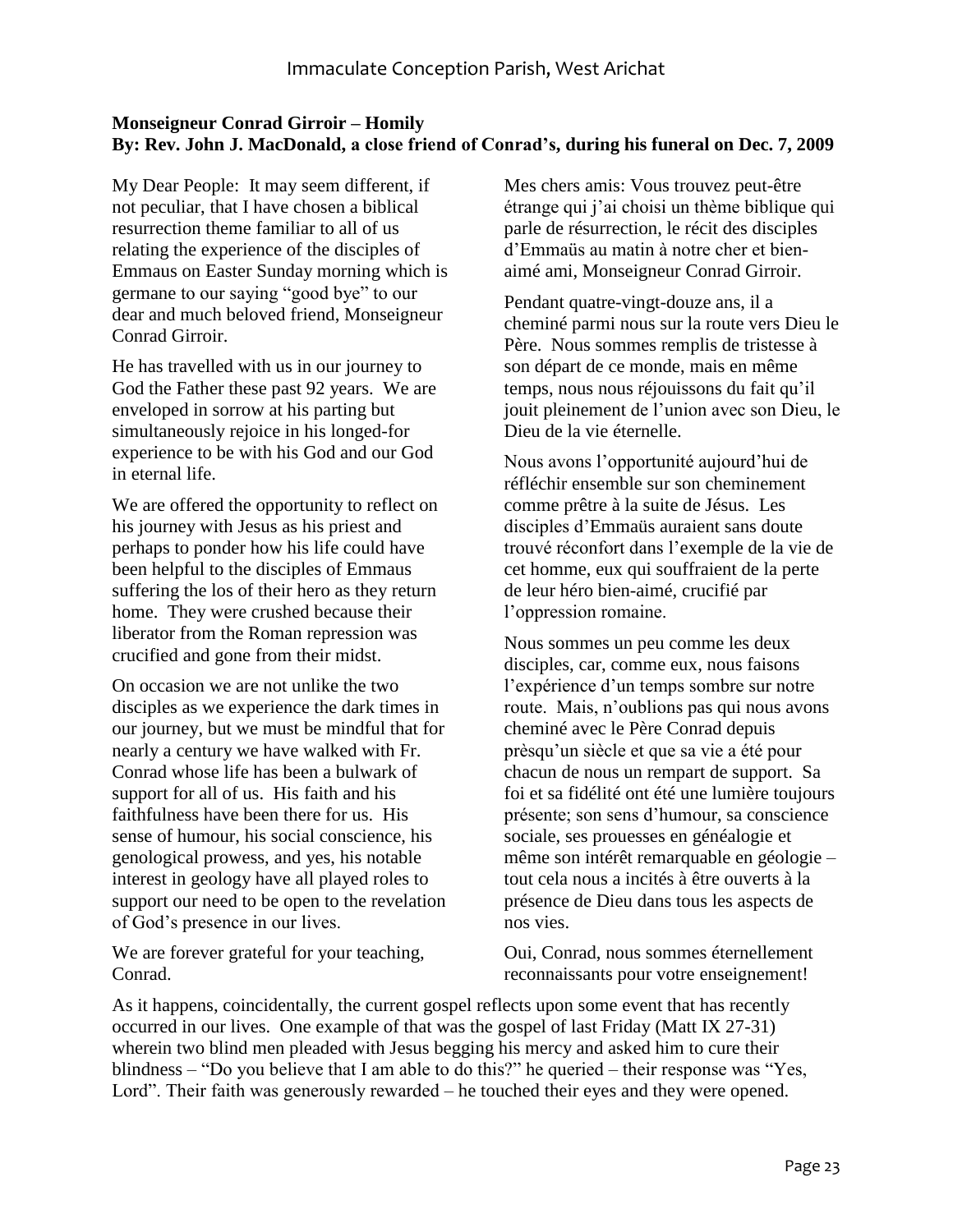Jesus cautioned them, "See that no one knows of this!" This response could be considered counter-cultural today, since we can so easily be conditioned to depend on the extra-ordinary rather than building our faith and practice on ordinary events that give substance and growth in goodness.

Fr. Conrad was ordinary in so many ways yet he builds a fountain of good will that overflowed to no end and touched many people. He learned this from Jesus in his gospel journey.

The disciples of Emmaus in the journey that Easter Sunday yearned to learn more and invited this stranger to dine with them and at the breaking of the bread saw again their hero and returned to Jerusalem to continue his work in the Kingdom.

In your new experience of kingdom, Fr. Conrad, draw us all of us closer to Jesus as we break bread together!



#### **Monsignor Conrad Polycarp Girroir – Eulogy By: Brian Samson, nephew to Msgr. Conrad's, at his funeral on the 7th of December 2009**

Bonjour tout le monde. J'aimerais étendre un chaleureux accueil à la famille, aux amis et aux personnes distinguées à l'occasion de la célébration de vie de Mon Oncle « Msgr Conrad Polycarpe Girroir ». C'est un grand honneur pour moi de vous adresser à cette occasion.

Hello, everyone. I want to take this opportunity to extend a warm welcome to family, friends and distinguished guests during this celebration of life for My Uncle `Monseigneur Conrad Polycarp Girroir`. It is a great honour for me to speak to you today.

There is a sense of beauty in seeing the community gathered in such large numbers to celebrate Uncle Conrad's life, to show respect and share precious moments; testimony to the spiritual strength and compassion of our community. We thank you for your support. There is also beauty in this historic building, built over a century ago by our ancestors, maintained by our faithful and used as a place of worship; witness to baptisms, first communions, confirmations, reconciliations, marriages and life celebrations; it is a sacred place. We thank you for this place of worship as well.

Mon Oncle Conrad, né le 21 Novembre 1917, a passé une longue vie bien agréable, amusante et colorée. Il était un homme de foi avec une grande appréciation pour l'histoire, la famille, les gens, la communauté et l'éducation. Un homme simple et charitable, toujours prêt à rendre service. Un homme d'imagination et d'humeur naturel. Un enseignant qui livrait ses leçons en raconter des histoires amusantes. Il avait aussi un don pour jouer des trucs.

My Uncle Conrad was born November 21, 1917 and spent a long life pleasant, fun and colourful. He was a man of faith with great appreciation for history, family, people, community and education. He was a simple and loving man, always ready to help. He was a man of imagination and natural good humour. He was a teacher who taught others by telling funny stories. He also had a knack for playing tricks.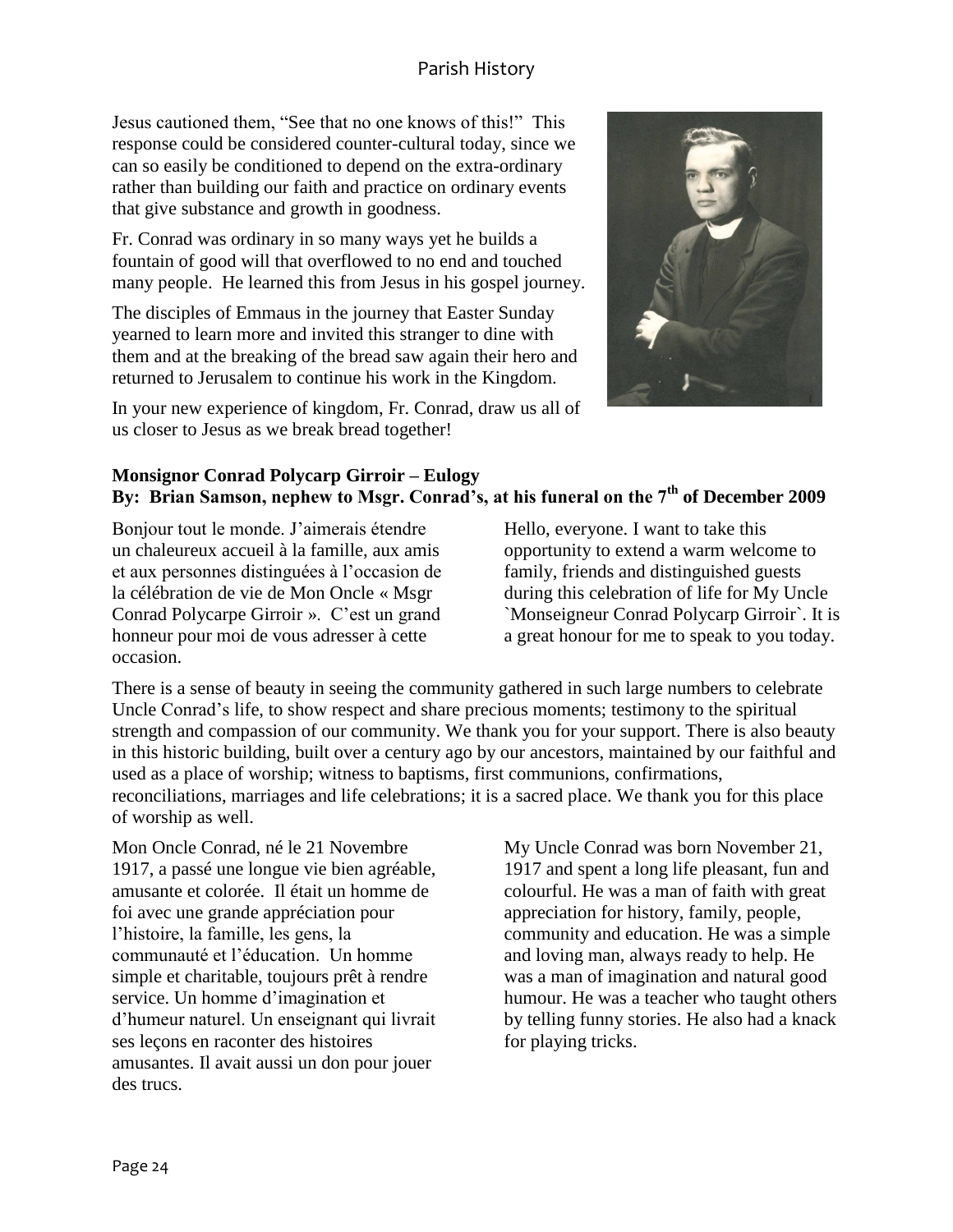As a man of faith, he did not judge nor did he focus on one's weakness. He accepted people for who they were. He was easy to approach and one felt comfortable around him. One always felt welcomed in his presence. He always had an interest in individuals. He was a priest of the people and for the people. He practised his Christian values by living example. He valued life as a precious gift from God. Everyone possessed a special talent. He encouraged us to discover and share this talent, no matter how small, so that we could make the world a better place to live; one person at a time. Everyone had a calling; a gift to share with the people around them. "A glass of water must first be emptied in order to be refilled; likewise, one must learn to give to others in order to receive from God."

We all have a choice...Uncle Conrad chose to believe in a loving and forgiving God, he believed in the body, mind and soul. He believed that the soul did not die. He believed in heaven; a place of peace, joy and eternal life, where one is united with God, all the Saints, family and friends.

A lifetime is to eternity what a single grain of sand is to all the beaches of the universe. A lifetime is but a blink of an eye and so Uncle Conrad would not want us to be sad. Our separation will be short. It will not be long before we are reunited again.

Mon Oncle Conrad aimait raconter les histoires du passé. L'histoire de son père, le Capitaine Jean Baptiste qui faisait le commerce entre l'ile du Prince Édouard, Terre Neuve et le Cap Breton en voilier. Comme la fois qu'il avait été voyagé avec son père en apportant un jouet magnétique qu'il avait caché dans la boite du compas. Son père n'était pas content. Conrad avait perdu ses jouets favoris.

My Uncle Conrad liked to tell stories. One example was a story about his father, Captain Jean Baptise, who traded between Prince Edward Island, Newfoundland and Cape Breton in a sailboat. One trip he made with his father, he hit a magnetic toy in the compass box. His father was not happy. Conrad had lost his favourite toys.

There was also the story of a famous sea captain from West Arichat who had the world record for crossing the treacherous waters of Cape Horn on the southern tip of South America more times than any other captain….he was fishing in that area and constantly crossing from the Pacific to the Atlantic Ocean.

Il y avait aussi l'histoire des 'autochtones' qui arrivaient chaque année par canot et qui campaient sur l'ile Creighton. Ils vendaient leurs paniers en passant les maisons d'Arichat Ouest.

There was also the story of Mik'Maq arriving each year by boat and camping on Creighton's Island. They sold their baskets to the residents of West Arichat.

There were the stories of cold winters with heavy snow falls where everyone had to shovel the snow to open the roadways. There was also the story of his gardens. One passerby had asked "Why are you planting two of everything?" Conrad answered "One garden is for me and the other is for the thieves."

Il y avait l'histoire des fantômes de Mary Ellen de Guysborough qui nous envoyait, comme enfants, courir dans toutes directions nous cacher de peur pendant qu'il poussait des cries profonds. Il trouvait ca très amusant.

There was the ghost story of Mary Ellen from Guysborough; he had us kids running in all directions in terror as he told the story. He found it very amusing.

There was the geology lesson about the infamous Canso to Parrsboro fault line and the fascination of how the very soil below our feet, north of this fault line, was once attached to Africa.